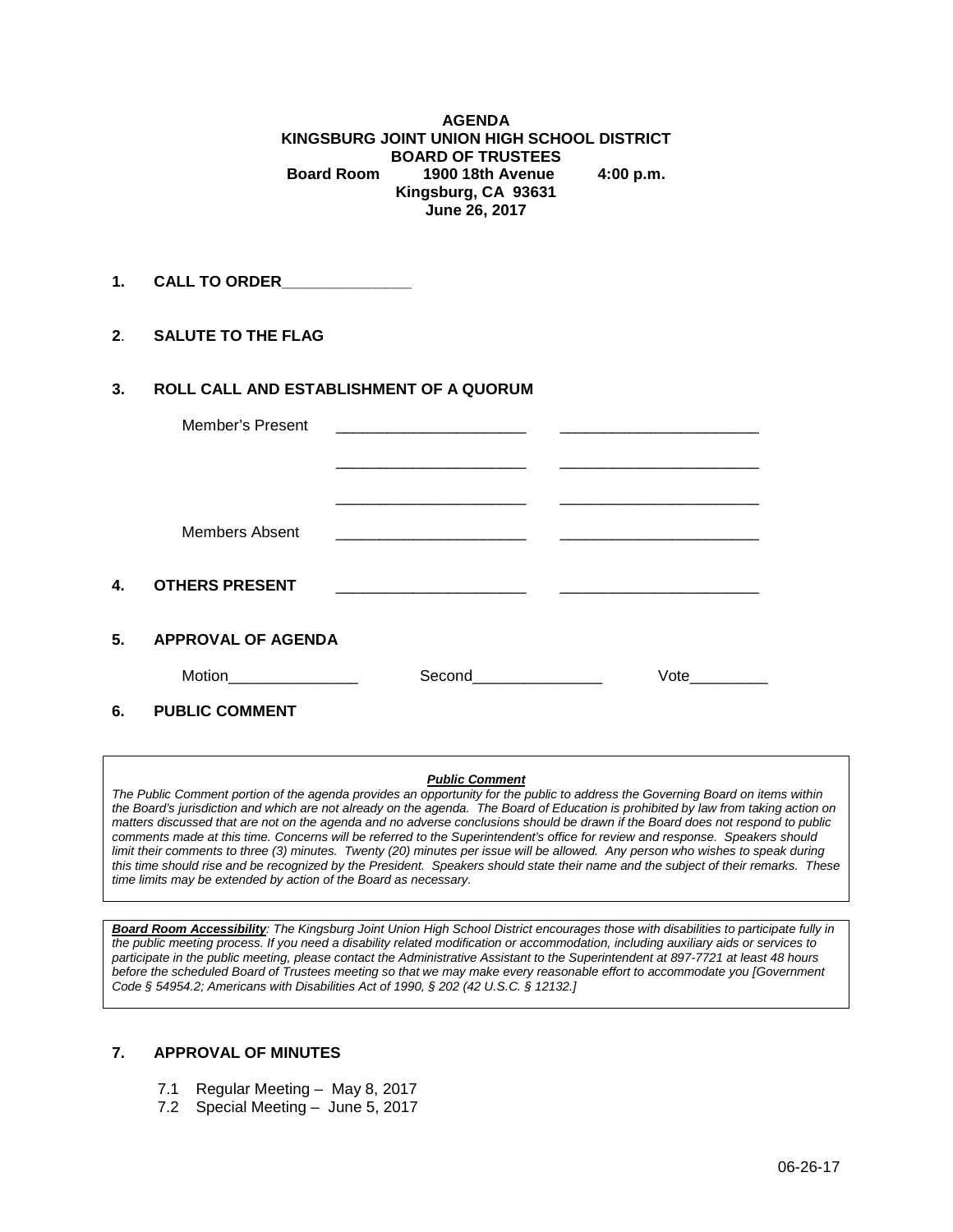### **8. REPORTS**

- 8.1 Superintendent Report
- 8.2 Principal Report
- 8.3 Student Representative Report
- 8.4 Department Presentation

#### **9. ACTION**

| 9.1 |                                                                                      |  |
|-----|--------------------------------------------------------------------------------------|--|
| 9.2 |                                                                                      |  |
| 9.3 |                                                                                      |  |
| 9.4 |                                                                                      |  |
| 9.5 |                                                                                      |  |
| 9.6 |                                                                                      |  |
| 9.7 |                                                                                      |  |
| 9.8 | Agriculture Department San Joaquin Region FFA Leadership Boot Camp Overnight Trip 56 |  |
| 9.9 |                                                                                      |  |
|     |                                                                                      |  |
|     |                                                                                      |  |
|     |                                                                                      |  |
|     |                                                                                      |  |
|     |                                                                                      |  |
|     |                                                                                      |  |
|     |                                                                                      |  |
|     |                                                                                      |  |
|     |                                                                                      |  |
|     |                                                                                      |  |
|     |                                                                                      |  |
|     |                                                                                      |  |
|     |                                                                                      |  |
|     |                                                                                      |  |
|     |                                                                                      |  |
|     |                                                                                      |  |

#### **10. DISCUSSION**

10.1 Dashboard Local Indicators

#### **11. WRITTEN INFORMATION**

| 11.3 Disclosure of Collective Bargaining Agreement - Certificated & Classified  147 |  |
|-------------------------------------------------------------------------------------|--|

**12. CLOSED SESSION** – **Notice to Public** (Closed Session Items Covered by Law May Be Requested Or Called For As Per: Government Codes: 54954.3; 54956.7; 54956.8; 54956.86; 54956.9 (a), (b), (c); 54956.95; 54957; 54957.6; 54957.8 and Education Codes: 48900; 49070.)

Government Code Section 54957: PUBLIC EMPLOYEE APPOINTMENT/EMPLOYMENT

From\_\_\_\_\_\_\_\_\_\_ to \_\_\_\_\_\_\_\_\_\_

### **13. ACTION REPORTED OUT OF CLOSED SESSION, IF ANY**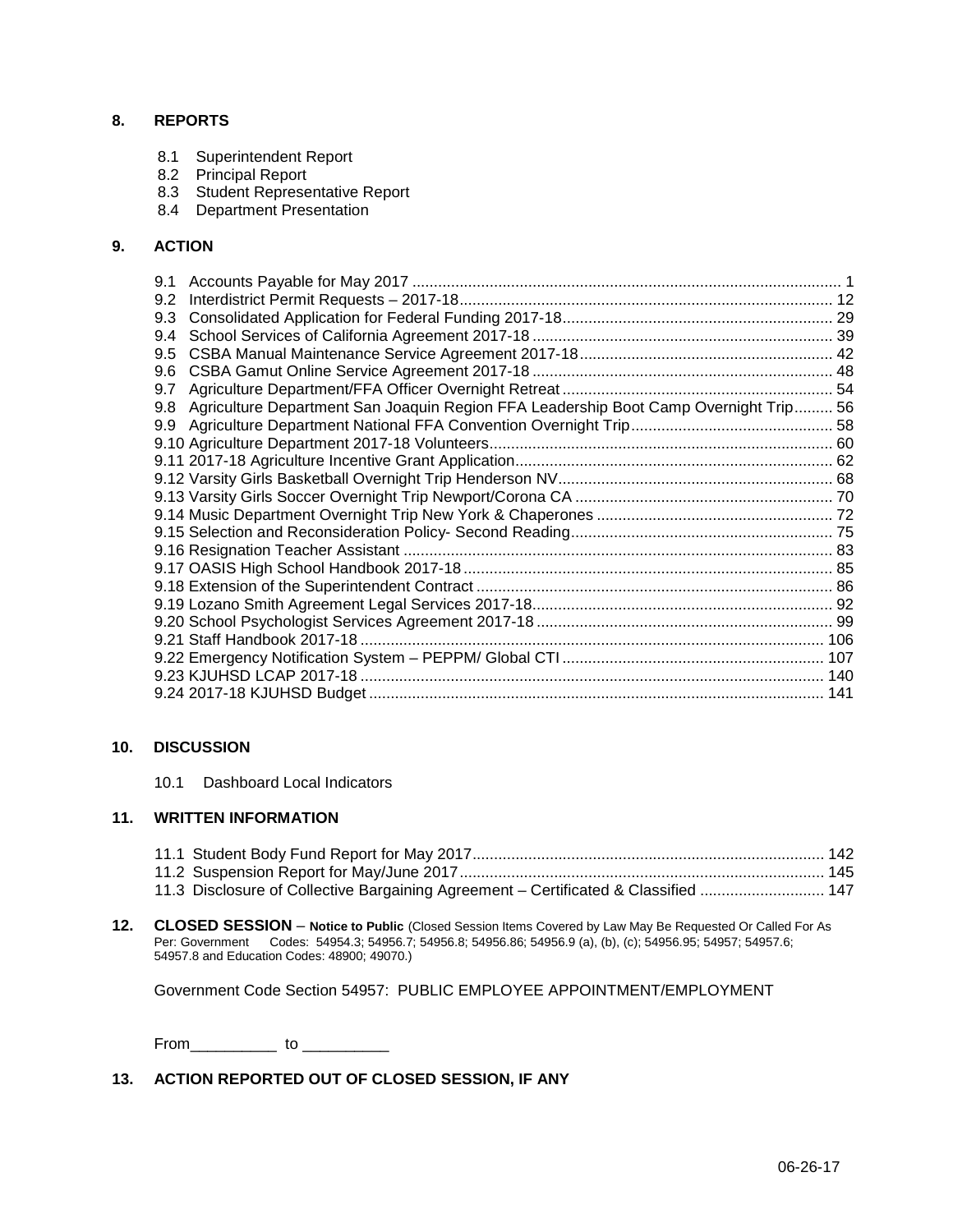### **14. ITEMS FOR NEXT AGENDA**

None

# **15. ADJOURNMENT** \_\_\_\_\_\_\_\_\_\_\_\_\_\_\_

(Time)

**FOR BOARD ACTION:**

Motion\_\_\_\_\_\_\_\_\_\_\_\_\_\_\_ Second\_\_\_\_\_\_\_\_\_\_\_\_\_\_\_ Vote\_\_\_\_\_\_\_\_\_ Nagle: \_\_\_\_\_\_\_\_\_Thomsen: \_\_\_\_\_\_\_\_\_\_\_\_\_ Jackson: \_\_\_\_\_\_\_\_\_\_ Lunde: \_\_\_\_\_\_\_\_\_\_\_\_\_\_ Serpa: \_\_\_\_\_\_\_\_\_\_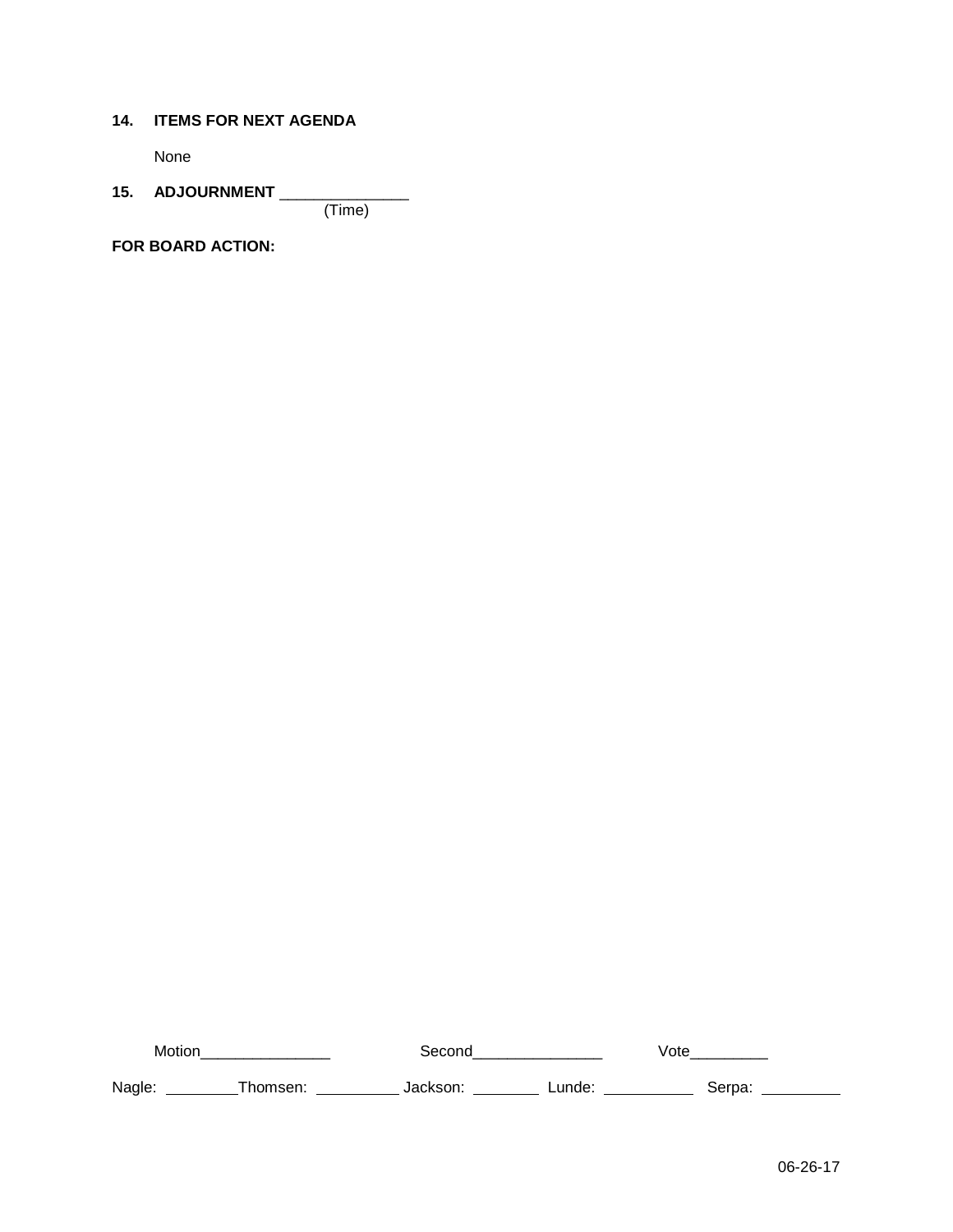**ISSUE:** Presentation of Accounts Payable for the month of May 2017.

ACTION: **ACTION:** Presentation of Accounts Payable for the month of May 2017.

RECOMMENDATION: Recommend approval.

| Motior |         | secon.   |        | ∨ote   |
|--------|---------|----------|--------|--------|
| Nagle: | :homeen | lackson: | .unde: | Serpa: |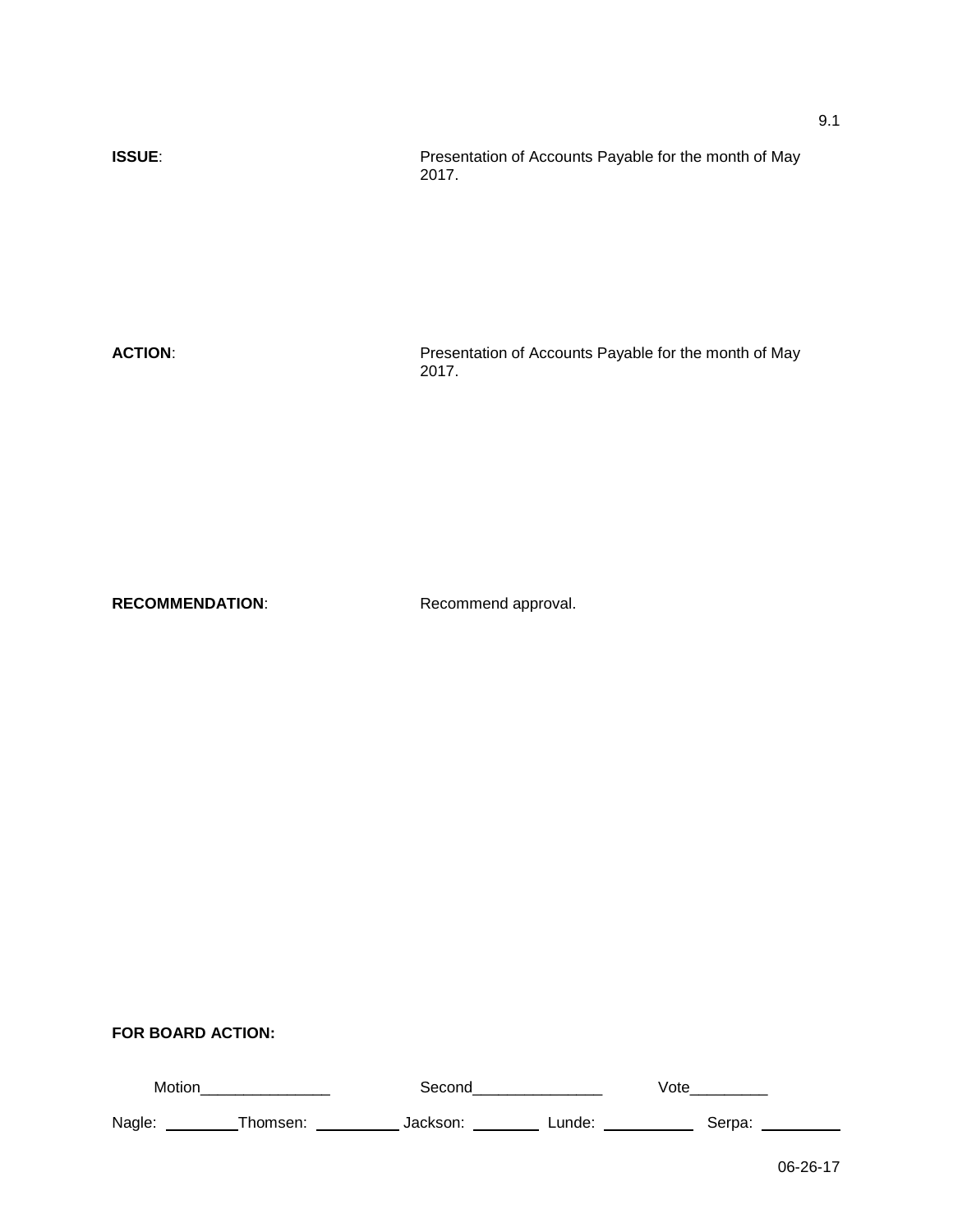**ISSUE**: Presentation of Interdistrict Attendance Permits for the 2017-18 school year.

| <b>FROM</b>                                                                                                                    | <b>GRADE</b>                    |
|--------------------------------------------------------------------------------------------------------------------------------|---------------------------------|
| <b>Dinuba</b><br>Chavez, Elliana<br>Mendoza, Lisette<br>Ortega, Juan                                                           | 11<br>10<br>10                  |
| <b>Fresno</b><br>Scheidt, Skyler                                                                                               | 12                              |
| Laton<br>Stockton, Dylan<br>VanGroningen                                                                                       | 12<br>10                        |
| <b>Parlier</b><br>Gomez, Brianna<br>Gomez, Crystal<br>Morales, Dominic<br>Morales, Damian                                      | 9<br>10<br>9<br>9               |
| Selma<br>Hernandez, Andrew<br>Jimenez Garcia, Lucia<br>Jones, Evan<br>Plata, Christopher<br>Sihota, Jasleen<br>Tuttrup, Aubrey | 11<br>11<br>9<br>10<br>12<br>11 |
| <u>OUT</u>                                                                                                                     | <b>GRADE</b>                    |
| <b>El Diamonte</b><br>Fjelstrom, Elliot                                                                                        | 9                               |
| <b>Fowler</b><br>Nichols, Joseph                                                                                               | 12                              |

ACTION: Accept or reject Interdistrict permits as presented. **RECOMMENDATION**: Accept or reject Interdistrict Permits as recommended by the Superintendent. **FOR BOARD ACTION:** Motion\_\_\_\_\_\_\_\_\_\_\_\_\_\_\_ Second\_\_\_\_\_\_\_\_\_\_\_\_\_\_\_ Vote\_\_\_\_\_\_\_\_\_ Nagle: \_\_\_\_\_\_\_\_\_Thomsen: \_\_\_\_\_\_\_\_\_\_\_\_\_ Jackson: \_\_\_\_\_\_\_\_\_\_\_ Lunde: \_\_\_\_\_\_\_\_\_\_\_\_\_ Serpa: \_\_\_\_\_\_\_\_\_\_\_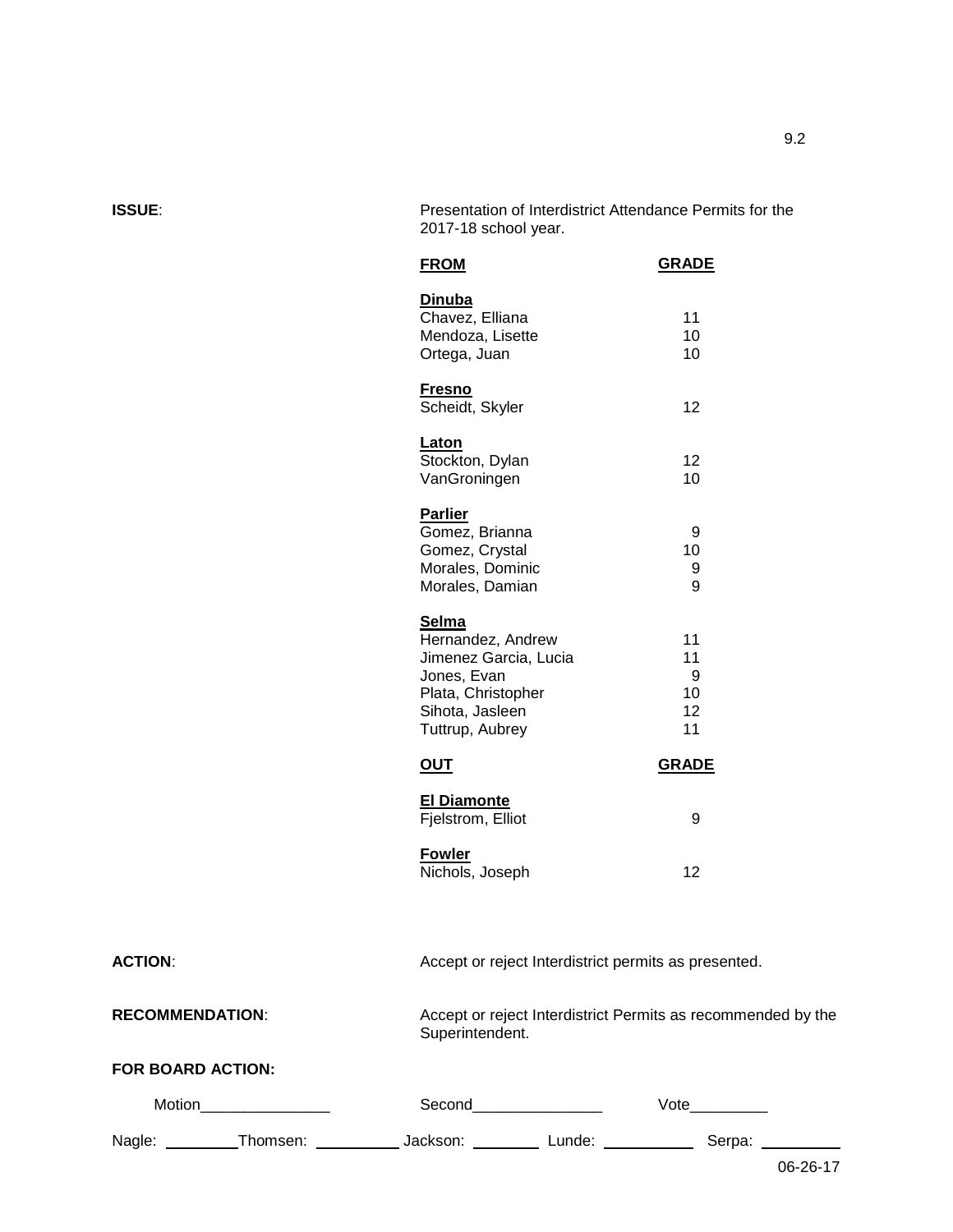| <b>ISSUE:</b>  | Presented to the Board is the Consolidated Application for<br>Federal Funding for the 2017-18 school year, presented on an<br>annual basis. |
|----------------|---------------------------------------------------------------------------------------------------------------------------------------------|
|                |                                                                                                                                             |
| <b>ACTION:</b> | Approve or deny the Consolidated Application for Federal                                                                                    |
|                | Funding for the 2017-18 school year.                                                                                                        |
|                |                                                                                                                                             |

| Motion |          | Second   |        | √ote   |        |
|--------|----------|----------|--------|--------|--------|
| Nagle: | Thomsen: | Jackson: | ∟unde: | Serpa: |        |
|        |          |          |        |        | 0.0001 |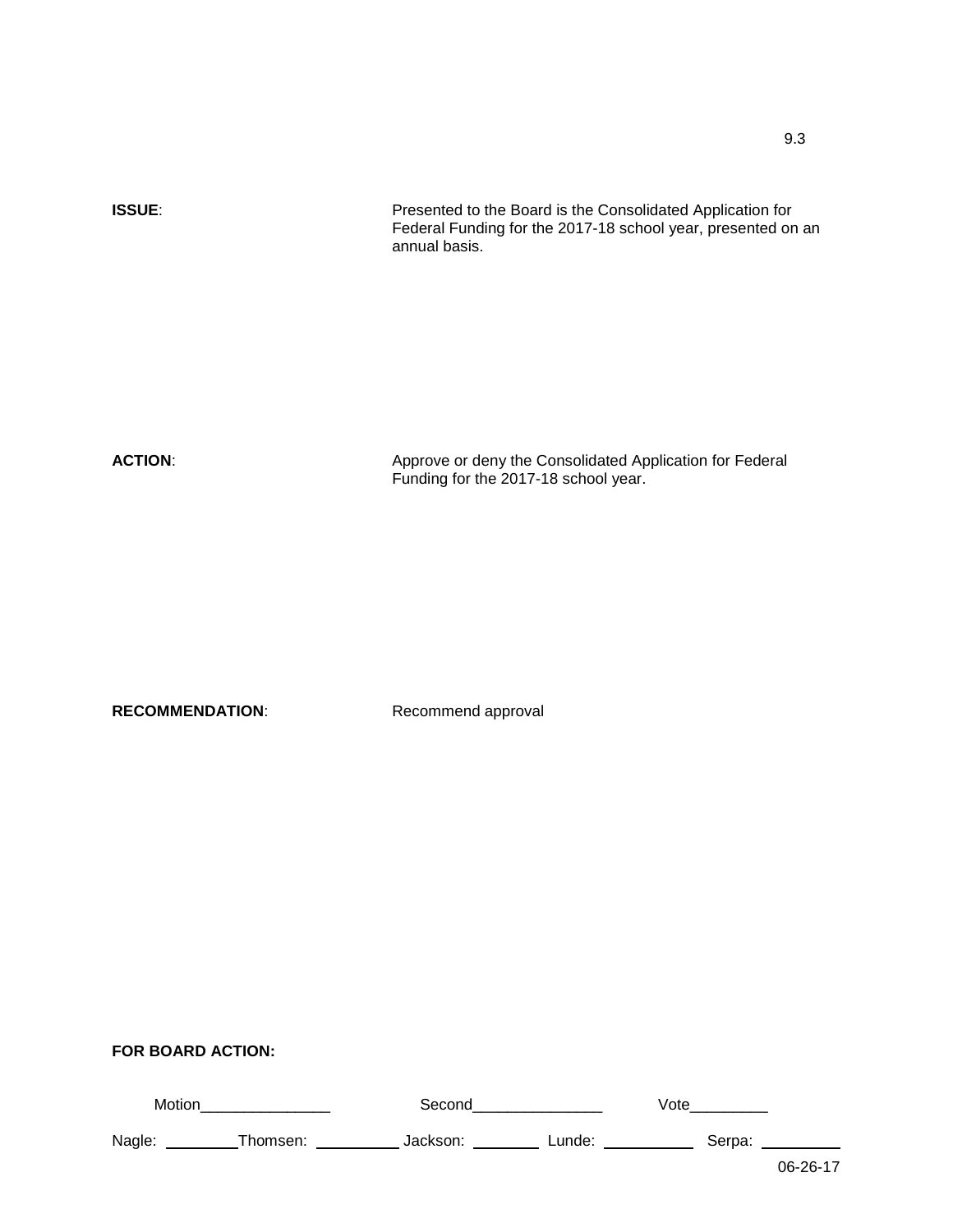| <b>ISSUE:</b>  | Presented to the Board is the School Services of California<br>Agreement for finance and budgeting assistance during the<br>2017-18 school year in the amount of \$3,120.00. |
|----------------|------------------------------------------------------------------------------------------------------------------------------------------------------------------------------|
| <b>ACTION:</b> | Approve or deny the School Services of California, Inc.<br>Agreement with Kingsburg Joint Union High School District.                                                        |

| Motion |          | Second   |        | Vote   |         |
|--------|----------|----------|--------|--------|---------|
| Nagle: | Thomsen: | Jackson: | Lunde: | Serpa: |         |
|        |          |          |        |        | 00.0017 |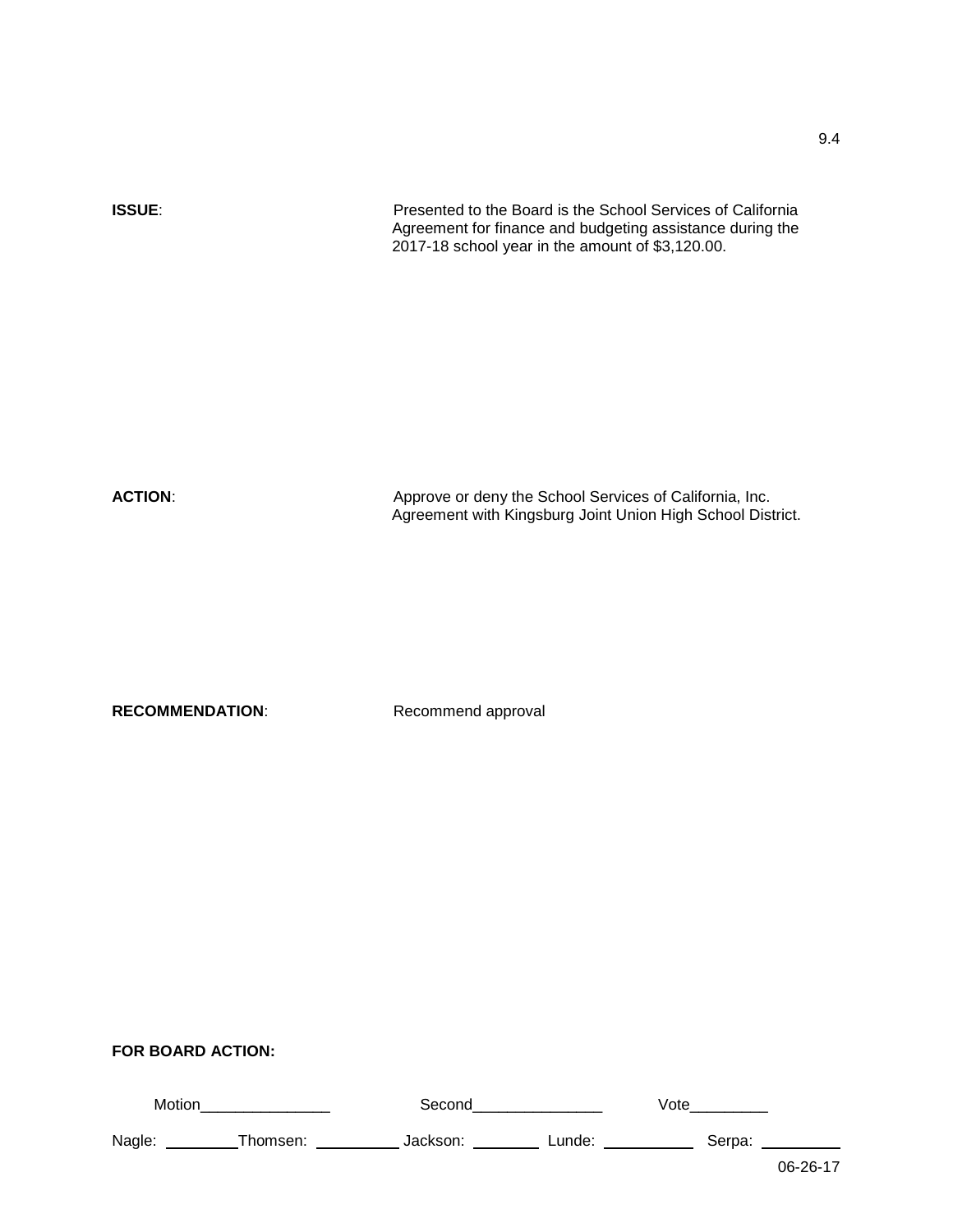| <b>ISSUE:</b> | Presented to the Board is the annual CSBA Manual<br>Maintenance Service Agreement 2017-18 which provides,<br>but not limited to, updates on mandated policy and hosts<br>GAMUT access to district policy at a fee of \$2,640.00. |
|---------------|----------------------------------------------------------------------------------------------------------------------------------------------------------------------------------------------------------------------------------|
| ACTION-       | Approve or dony the appual CSRA Manual Maintenance                                                                                                                                                                               |

**ACTION:** Approve or deny the annual CSBA Manual Maintenance of the annual CSBA Manual Maintenance Service Agreement 2017-18.

RECOMMENDATION: Recommend approval

| Motion |         | Second               |        | Vote   |  |
|--------|---------|----------------------|--------|--------|--|
| Nagle: | homsen: | Jackson <sup>.</sup> | ∟unde: | Serpa: |  |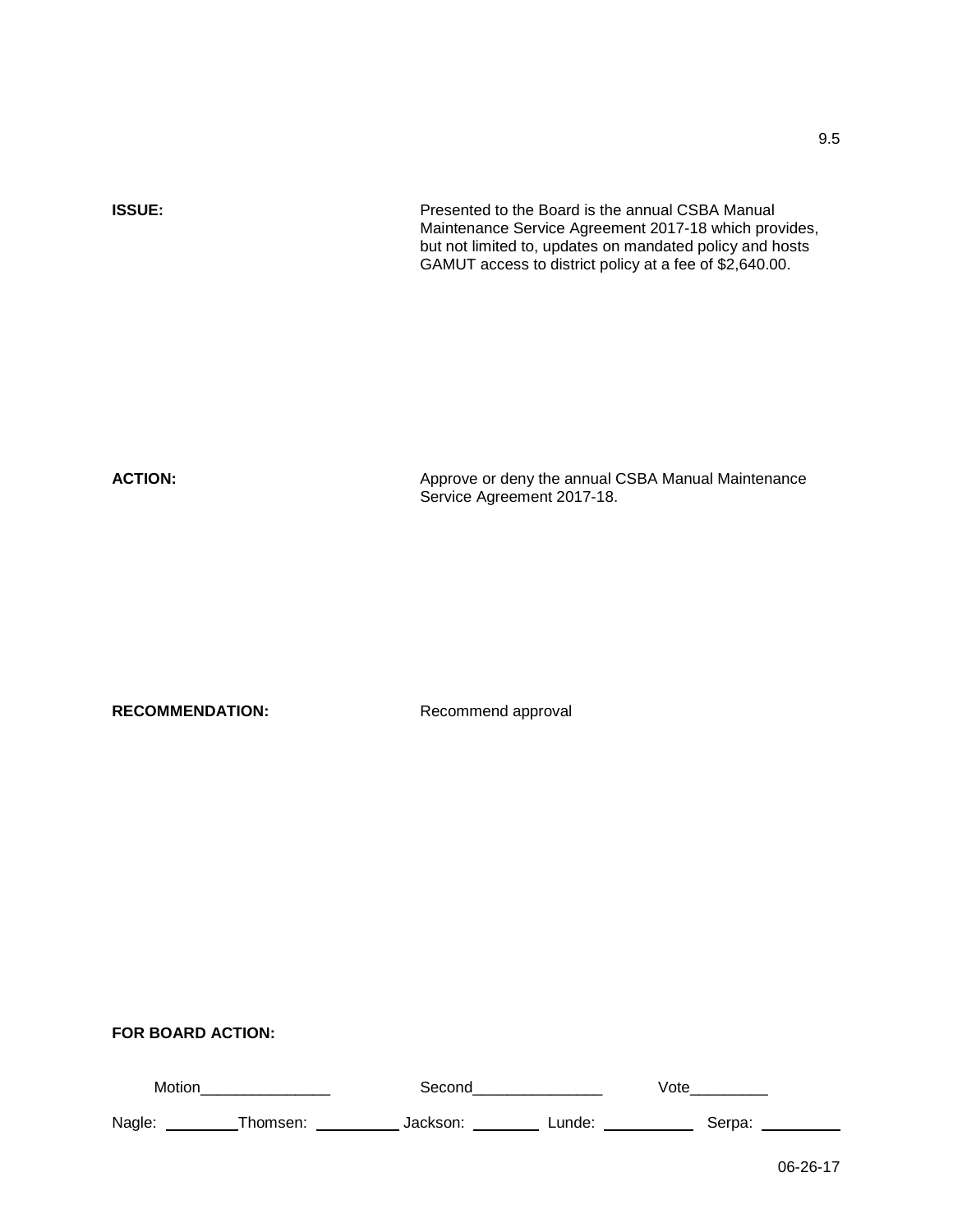**ISSUE:** Presented to the Board is the annual CSBA GAMUT Online Service Agreement for 2017-18 which provides online access to the Kingsburg Joint Union High School District's policies providing required public access via electronic format for the fee amount of \$1,990.00.

ACTION: Approve or deny the CSBA GAMUT Online Service Agreement for 2017-18.

**RECOMMENDATION:** Recommend approval

### **FOR BOARD ACTION:**

| Motion |          | Seconc   |        | √ote   |  |
|--------|----------|----------|--------|--------|--|
| Nagle: | Thomsen: | Jackson: | Lunde: | Serpa: |  |
|        |          |          |        |        |  |

9.6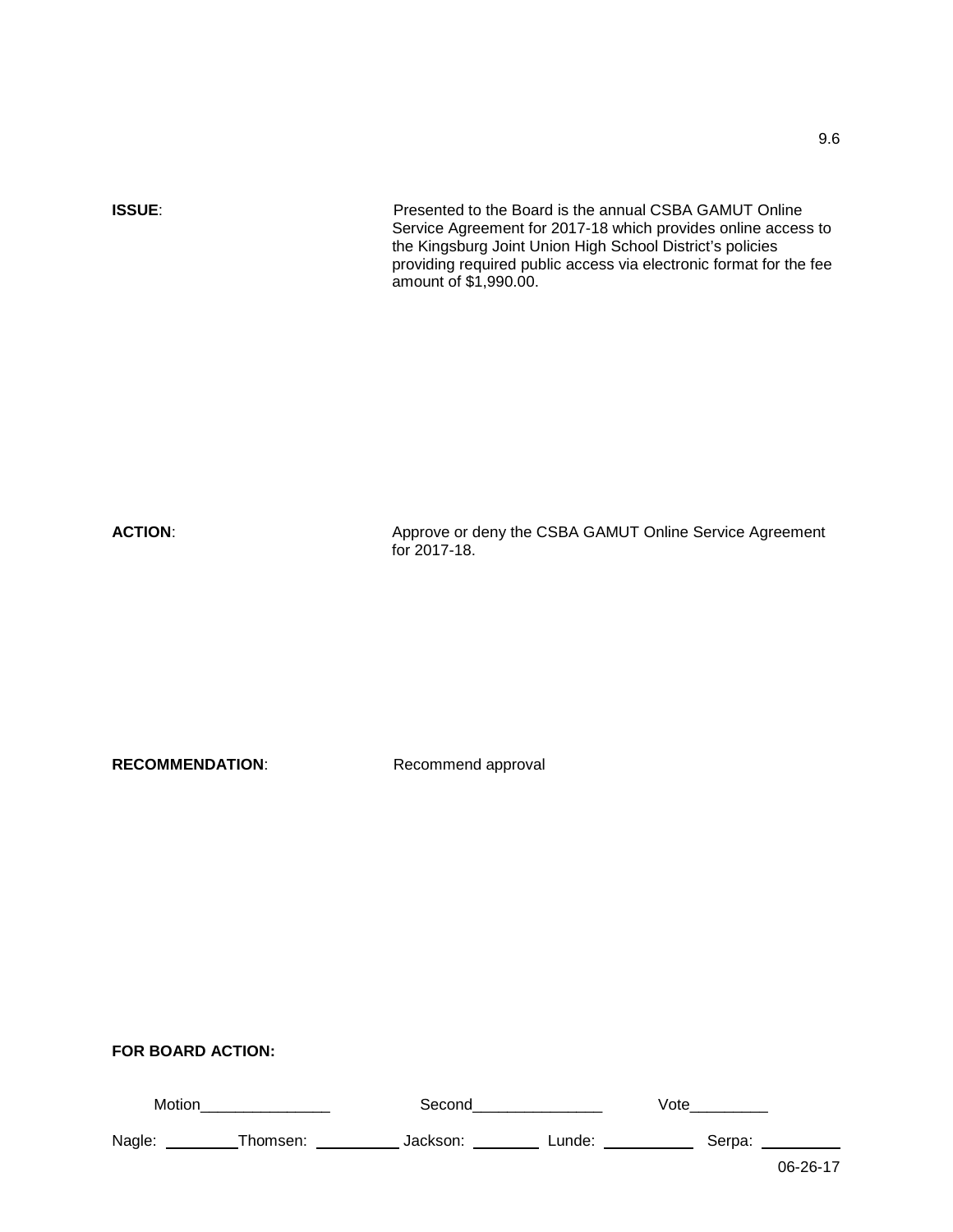**ISSUE: Presented to the Board is the Agriculture Department FFA** Officer Overnight Retreat in Morro Bay, California on August  $12 - 14, 2017.$ 

ACTION: Approve or deny the Agriculture Department FFA Officer Overnight Retreat.

RECOMMENDATION: Recommend approval

| Motir  |  |       | ute   |  |
|--------|--|-------|-------|--|
| Nagle: |  | unde. | ierna |  |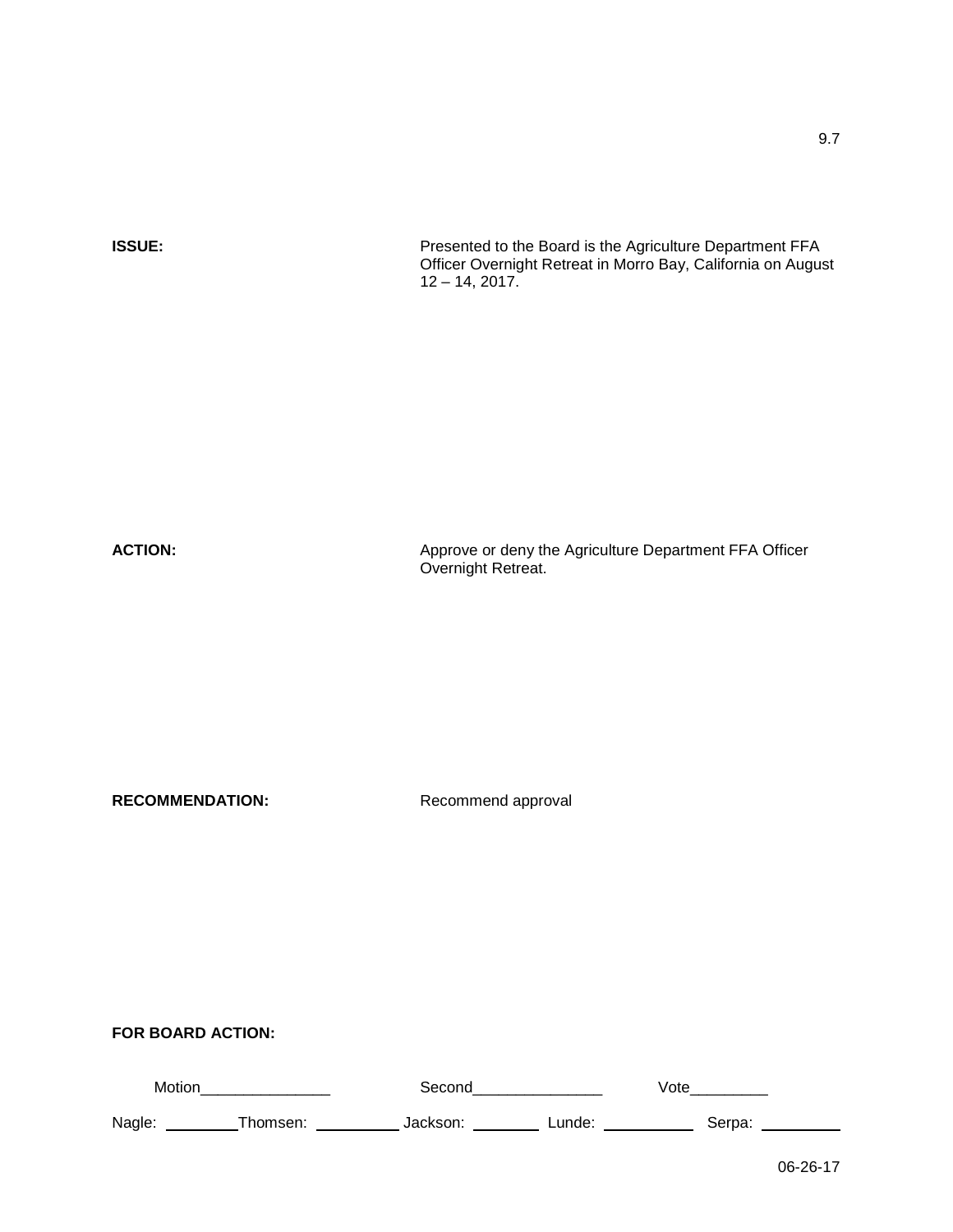9.8

**ISSUE:** Presented to the Board is the Agriculture Department San Joaquin Region FFA Leadership Boot Camp Overnight Trip in San Luis Obispo, California on August 11 – 12, 2017.

ACTION: Approve or deny the FFA Leadership Boot Camp Overnight Trip to San Luis Obispo, California.

RECOMMENDATION: Recommend approval

**FOR BOARD ACTION:**

Motion\_\_\_\_\_\_\_\_\_\_\_\_\_\_\_ Second\_\_\_\_\_\_\_\_\_\_\_\_\_\_\_ Vote\_\_\_\_\_\_\_\_\_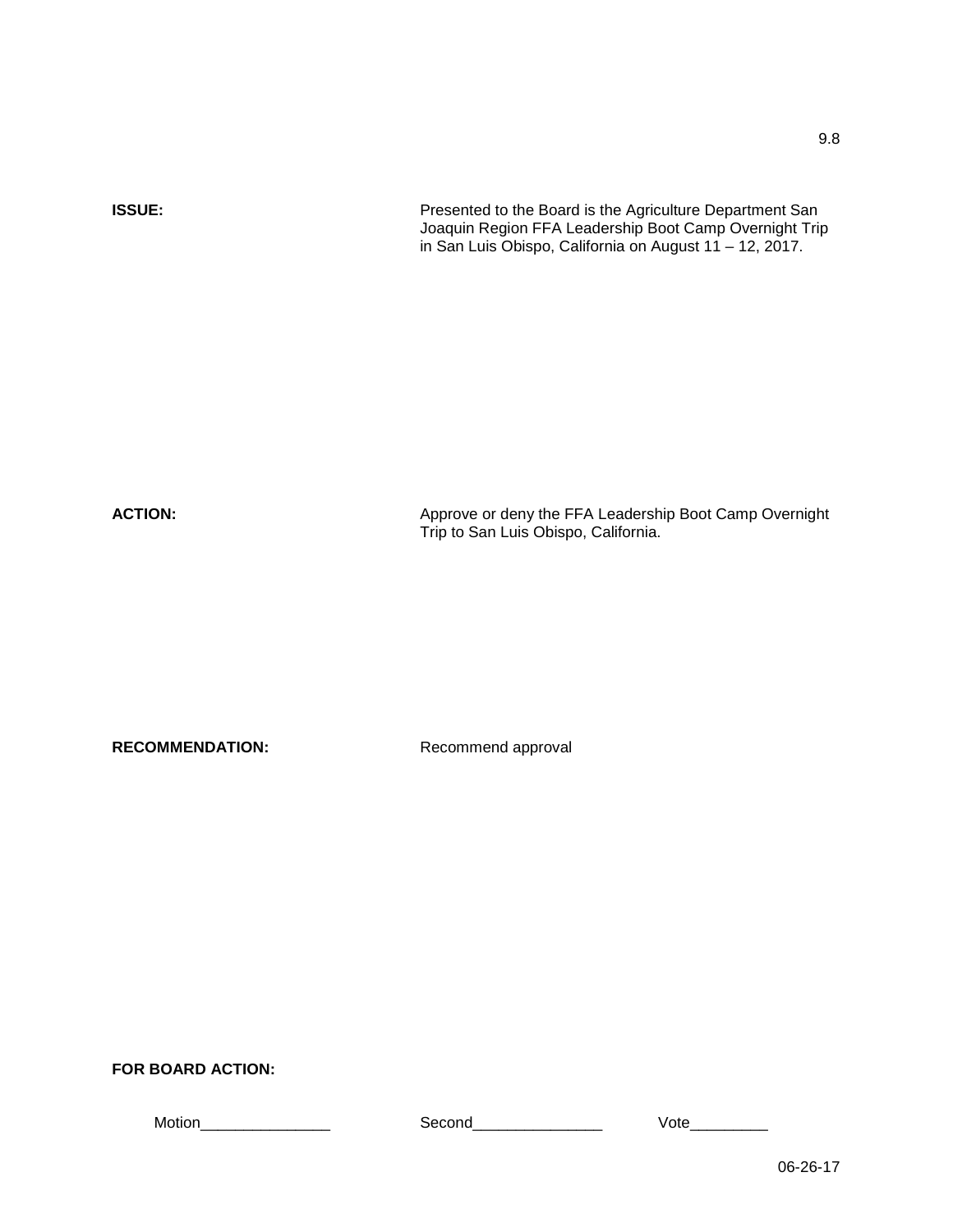|                        | Nagle: _________Thomsen: ______________Jackson: ___________ Lunde: ______________ Serpa: ________   |                    |                                                     |                                                                                                                 | $\overline{9.9}$ |
|------------------------|-----------------------------------------------------------------------------------------------------|--------------------|-----------------------------------------------------|-----------------------------------------------------------------------------------------------------------------|------------------|
| <b>ISSUE:</b>          |                                                                                                     |                    | Indiana on October 23 - 29, 2017.                   | Presented to the Board is the Agriculture Department<br>National FFA Convention Overnight Trip to Indianapolis, |                  |
|                        |                                                                                                     |                    |                                                     |                                                                                                                 |                  |
| <b>ACTION:</b>         |                                                                                                     |                    | Convention Overnight Trip to Indianapolis, Indiana. | Approve or deny the Agriculture Department National FFA                                                         |                  |
| <b>RECOMMENDATION:</b> |                                                                                                     | Recommend approval |                                                     |                                                                                                                 |                  |
|                        |                                                                                                     |                    |                                                     |                                                                                                                 |                  |
|                        |                                                                                                     |                    |                                                     |                                                                                                                 |                  |
| FOR BOARD ACTION:      |                                                                                                     |                    |                                                     |                                                                                                                 |                  |
|                        | Motion___________________                                                                           |                    | Second_________________                             |                                                                                                                 |                  |
|                        | Nagle: _________Thomsen: _____________Jackson: ___________Lunde: _______________ Serpa: ___________ |                    |                                                     |                                                                                                                 |                  |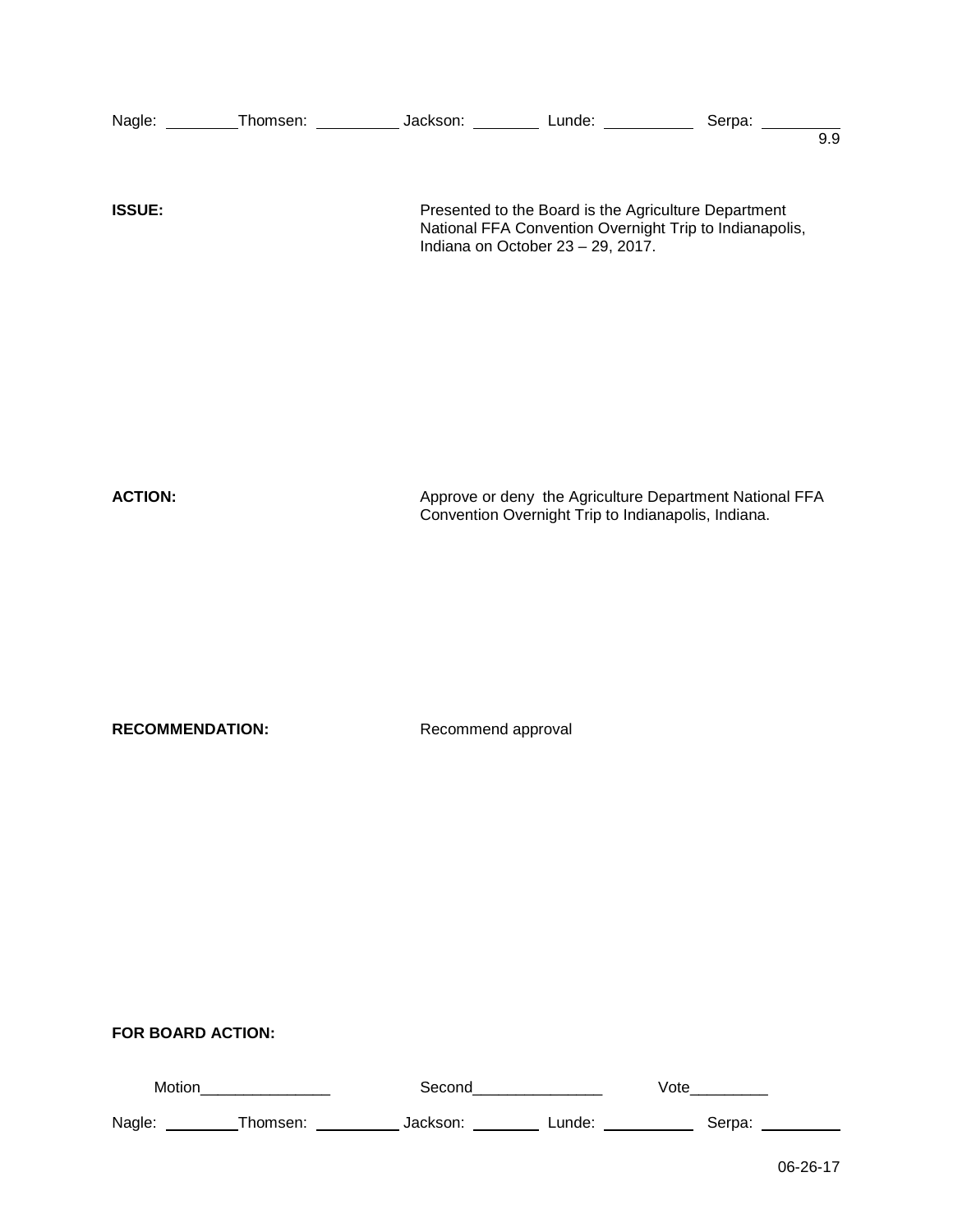|                          | Volunteers for the 2017-18 school year.                                                                         |
|--------------------------|-----------------------------------------------------------------------------------------------------------------|
|                          | <b>General Assistance (LiveScan Complete)</b><br>Marci Carter<br>Randy Gardner<br>Makayla Gardner               |
|                          | <b>Judging Team Coaches (LiveScan Complete)</b><br>Simon Sihota - Vine Pruning<br>Lance Jackson - Tree Prunning |
|                          |                                                                                                                 |
|                          |                                                                                                                 |
| <b>ACTION:</b>           | Approve or deny the Agriculture Department list of<br>volunteers for the 2017-18 school year.                   |
| <b>RECOMMENDATION:</b>   | Recommend approval                                                                                              |
| <b>FOR BOARD ACTION:</b> |                                                                                                                 |
| Motion__________________ | Second__________________<br>Vote                                                                                |
|                          | Nagle: __________Thomsen: ______________Jackson: ___________ Lunde: _____________ Serpa: _                      |

**ISSUE: Presented to the Board is the list of Agriculture Department** 

06-26-17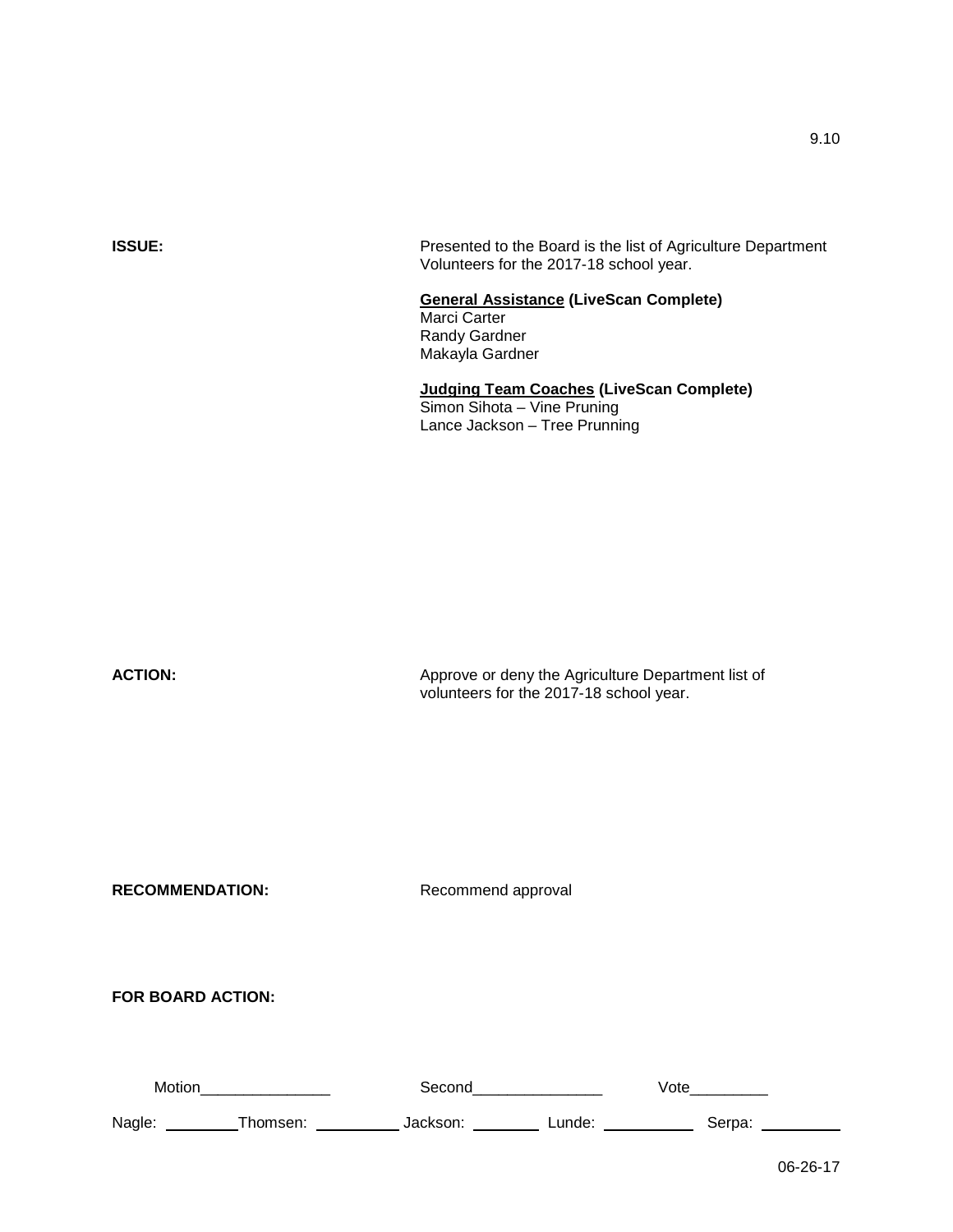| <b>ISSUE:</b> | Presented to the Board is the 2017-18 Agriculture<br>Department Incentive Grant Application. |
|---------------|----------------------------------------------------------------------------------------------|
|               |                                                                                              |
|               |                                                                                              |

**ACTION:** Approve or deny the 2017-18 Agriculture Department Incentive Grant Application.

RECOMMENDATION: Recommend approval.

### **FOR BOARD ACTION:**

Motion\_\_\_\_\_\_\_\_\_\_\_\_\_\_\_ Second\_\_\_\_\_\_\_\_\_\_\_\_\_\_\_ Vote\_\_\_\_\_\_\_\_\_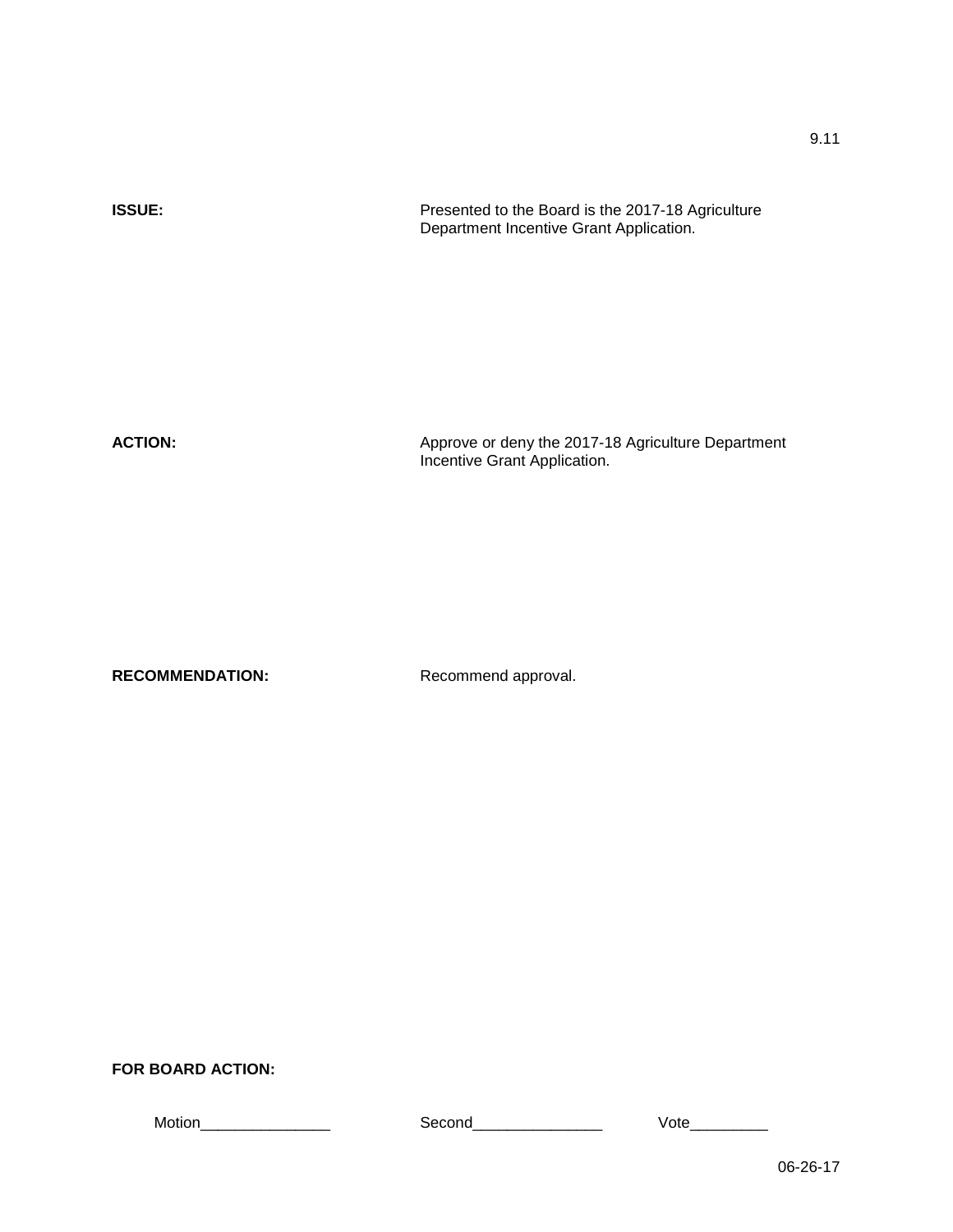| <b>ISSUE:</b>          |                                      | December 31, 2017. |                                  | Presented to the Board is the Girls Varsity Basketball<br>Overnight Trip for the Green Valley High School Winter<br>Classic in Henderson, NV from December 26, 2017 - |  |
|------------------------|--------------------------------------|--------------------|----------------------------------|-----------------------------------------------------------------------------------------------------------------------------------------------------------------------|--|
| <b>ACTION:</b>         |                                      | NV.                |                                  | Approve or deny the Girls Varsity Basketball Overnight Trip<br>to Green Valley High School Winder Classic in Henderson,                                               |  |
| <b>RECOMMENDATION:</b> |                                      | Recommend approval |                                  |                                                                                                                                                                       |  |
| FOR BOARD ACTION:      | Motion___________________            |                    | Second__________________         | Vote                                                                                                                                                                  |  |
|                        | Nagle: __________Thomsen: __________ |                    | Jackson: Lunde: _________ Serpa: |                                                                                                                                                                       |  |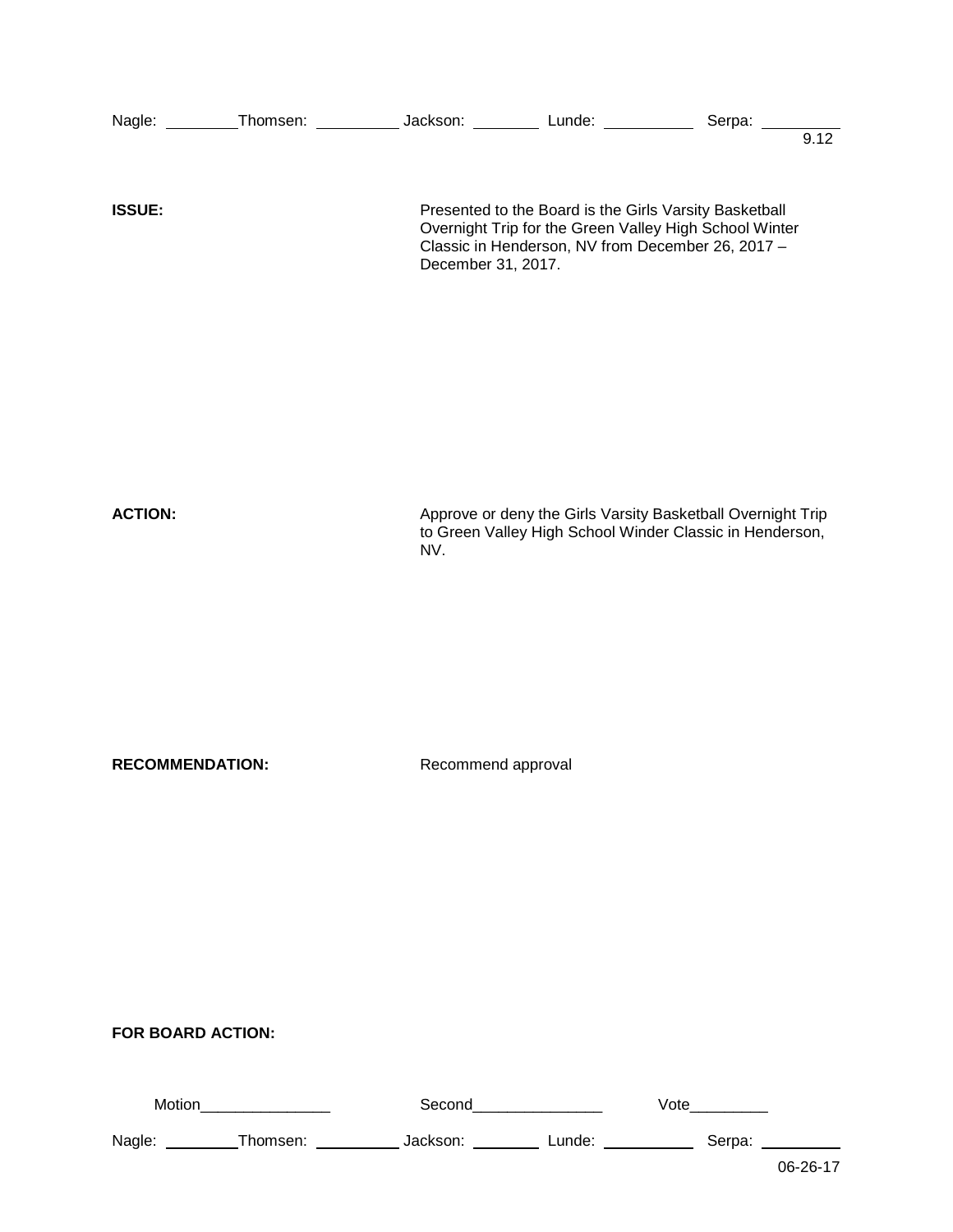**ISSUE: Presented to the Board is the Girls Varsity Soccer Overnight ISSUE:** Trip to the Southern California Double Header in Newport/Corona, California from December 1, 2017 – December 2, 2017.

**ACTION:** Approve or deny the Girls Varsity Soccer Overnight Trip to Approve or deny the Girls Varsity Soccer Overnight Trip to Southern California Double Header in Newport/Corona, CA.

RECOMMENDATION: Recommend approval

| Motior |          | Seconc   |        | √ote   |       |
|--------|----------|----------|--------|--------|-------|
| Nagle: | Thomsen: | Jackson: | ∟unde: | Serpa: |       |
|        |          |          |        |        | 00.22 |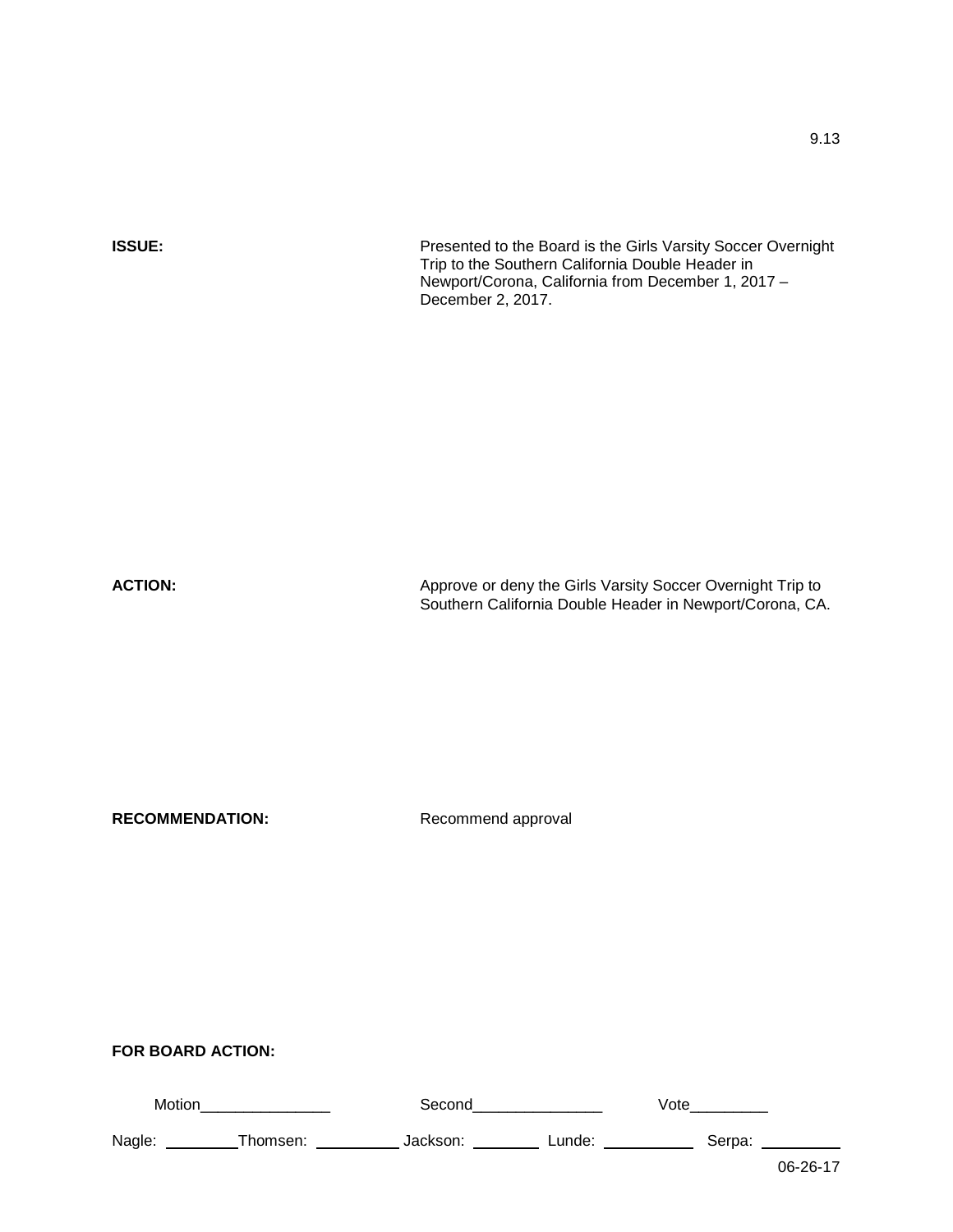| <b>ISSUE:</b>          | Presented to the Board is the Kingsburg High School Wind<br>Ensemble Overnight Trip to New York City, NY to perform at<br>the Carnegie Hall/Julliard Faculty from March 3, 2018 -<br>March 7, 2018 and list of Chaperones. |
|------------------------|----------------------------------------------------------------------------------------------------------------------------------------------------------------------------------------------------------------------------|
| <b>ACTION:</b>         | Approve or deny the KHS Wind Ensemble Overnight Trip to<br>New York City to perform at Carnegie Hall and list of<br>Chaperones.                                                                                            |
| <b>RECOMMENDATION:</b> | Recommend approval                                                                                                                                                                                                         |

| Motion |          | Second   |        | Vote   |       |
|--------|----------|----------|--------|--------|-------|
| Nagle: | Thomsen: | Jackson: | ∟unde: | Serpa: |       |
|        |          |          |        |        | 00.22 |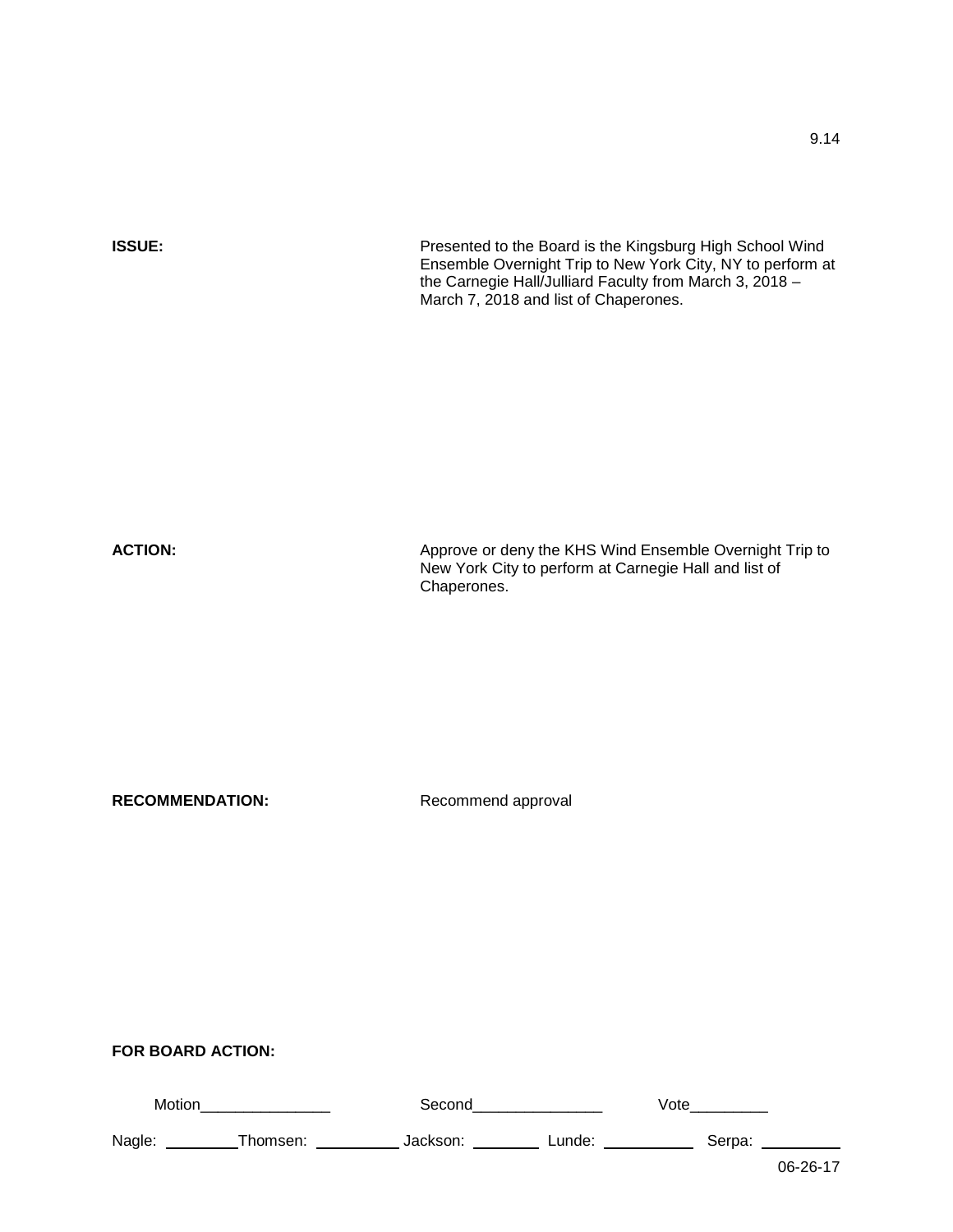**ISSUE:** Presented to the Board is the Selection and Reconsideration Policy – Second Reading.

ACTION: Approve or deny the Selection and Reconsideration Policy.

RECOMMENDATION: Recommend approval

| Motic |  |            | ULC |  |
|-------|--|------------|-----|--|
| Nagle |  | indo<br>uu |     |  |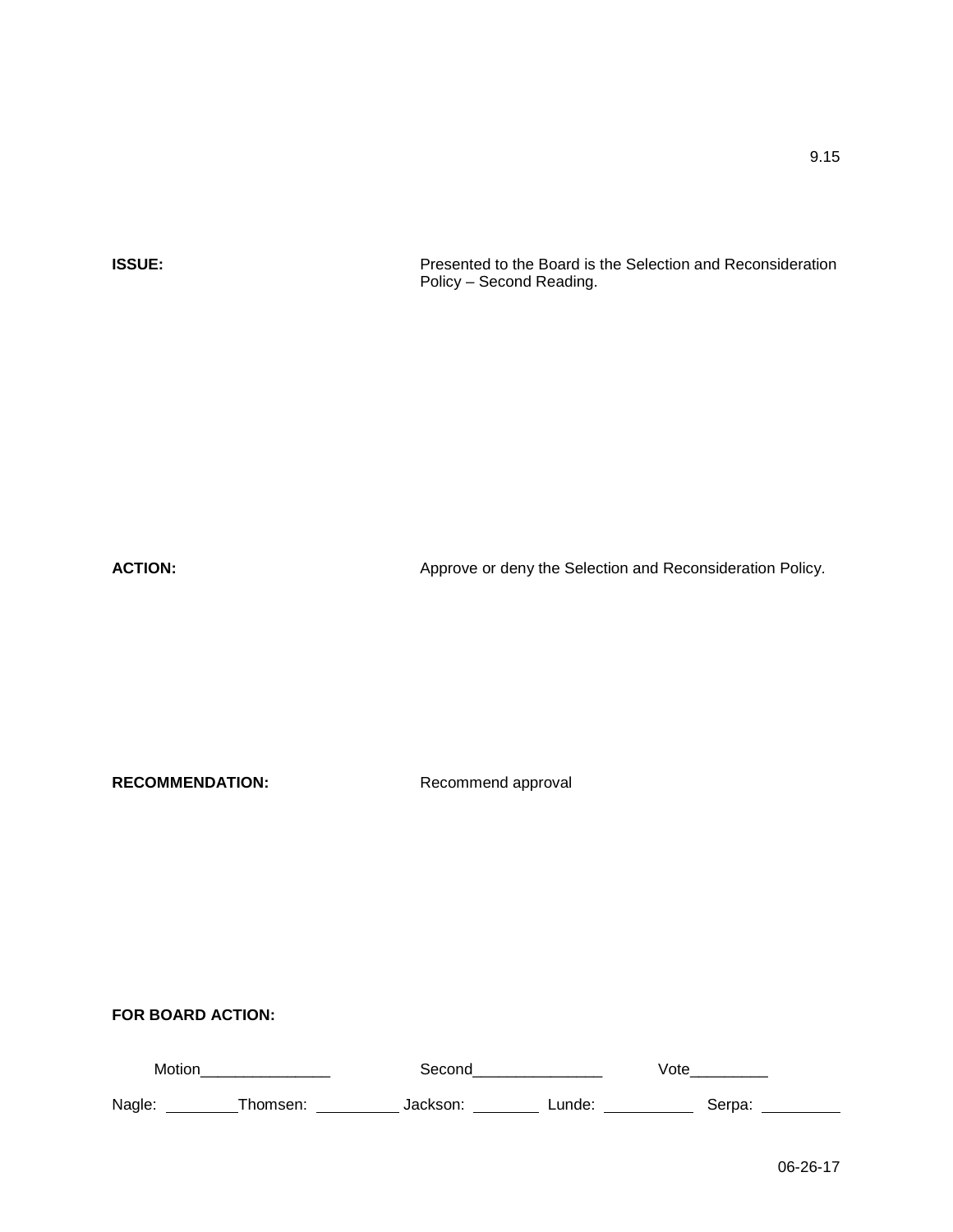**ISSUE:** Presented to the Board is the resignation of Samantha

Union High School District.

Mendoza as a Teacher Assistant for the Kingsburg Joint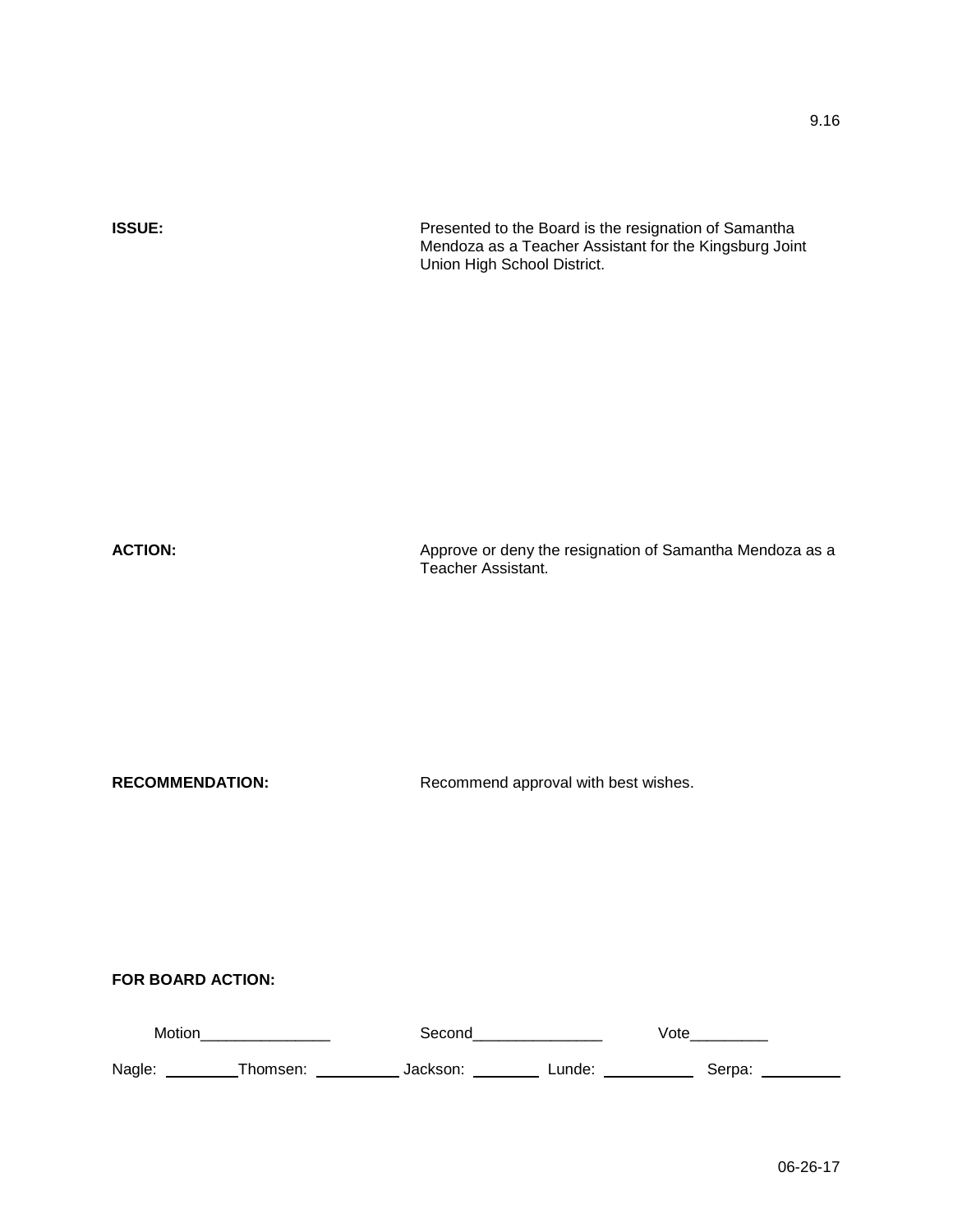**ISSUE:** Presented to the Board is the OASIS High School Handbook for the 2017-18 school year.

**ACTION:** Approve or deny the OASIS High School Handbook for the ACTION: 2017-18 school year.

RECOMMENDATION: Recommend approval

| Motion | Seconc   |          | Vote   |        |  |
|--------|----------|----------|--------|--------|--|
| Nagle: | Thomsen: | Jackson: | ∟unde∶ | Serpa: |  |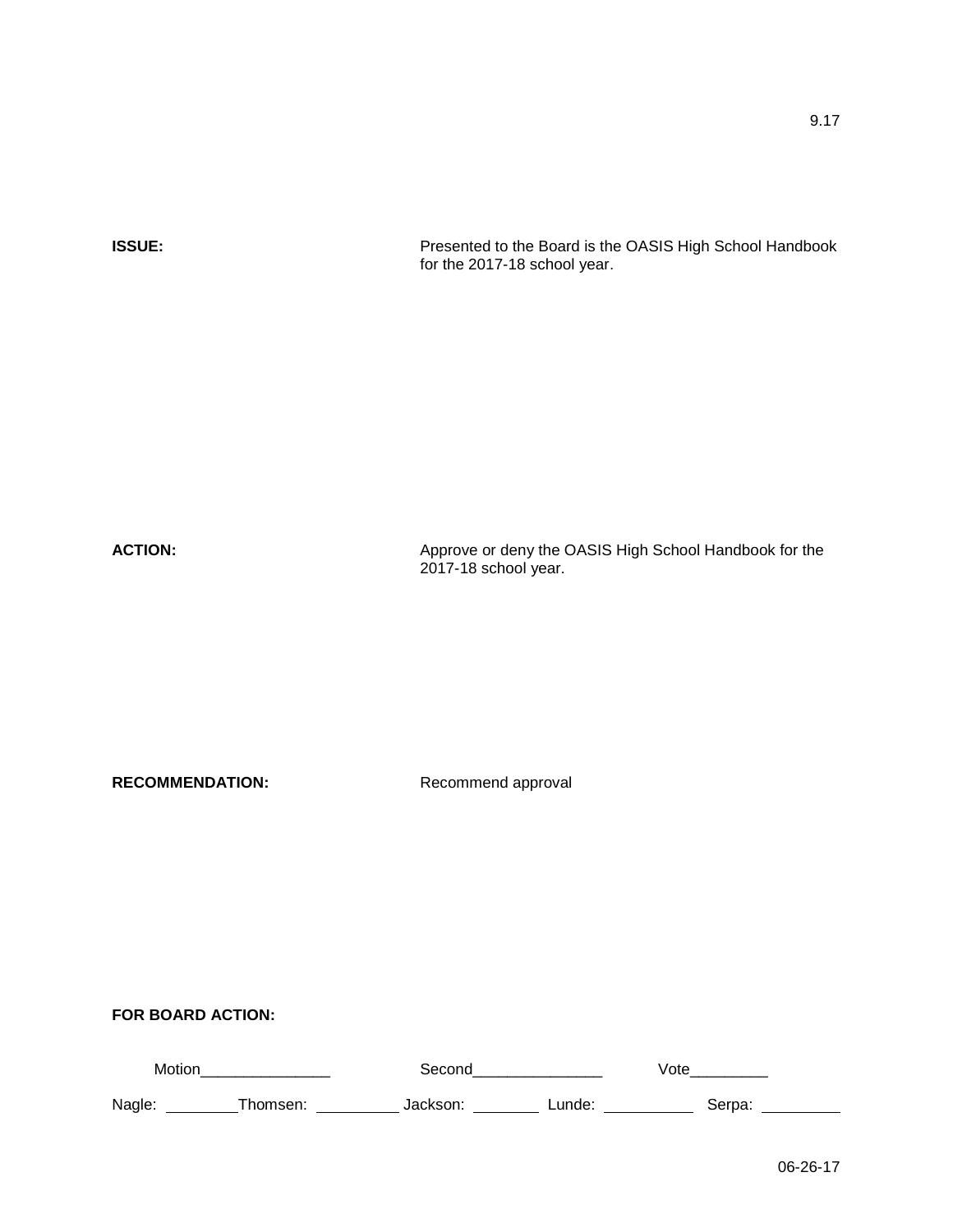**ISSUE:** Presented to the Board is the extension of the

Superintendent's Employment Agreement for Kingsburg Joint Union High School District for the 2017-18 school year.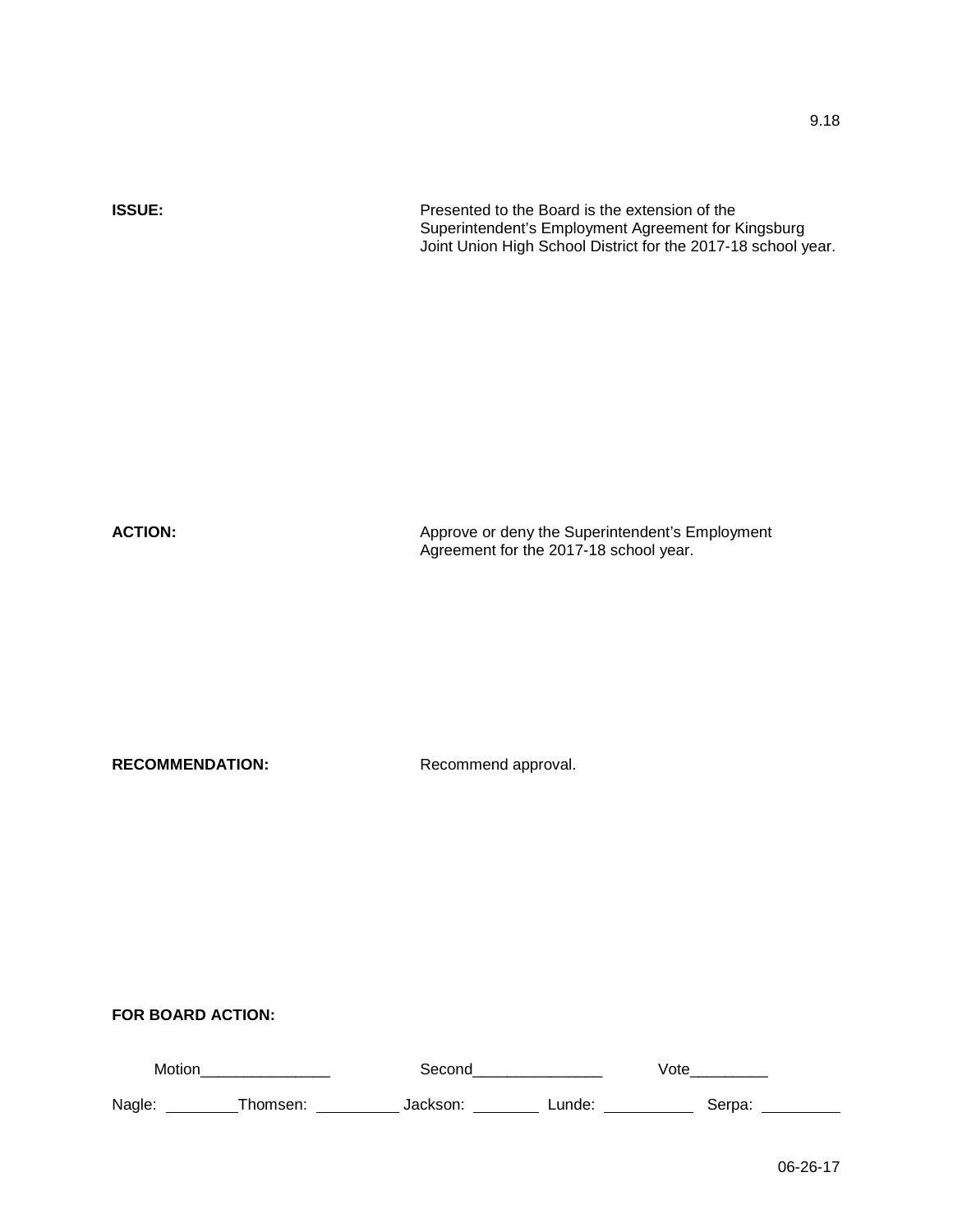| <b>ISSUE:</b>  | Presented to the Board is Lozano Smith Agreement for<br>Legal Services for the 2017-18 school year at the<br>Professional Rate Schedule provided. |
|----------------|---------------------------------------------------------------------------------------------------------------------------------------------------|
| <b>ACTION:</b> | Approve or deny Lozano Smith Agreement for Legal<br>Services for the 2017-18 school year.                                                         |

| Motior |  |        | /ot∈  |  |
|--------|--|--------|-------|--|
| Nagle: |  | ∟unde: | Serpa |  |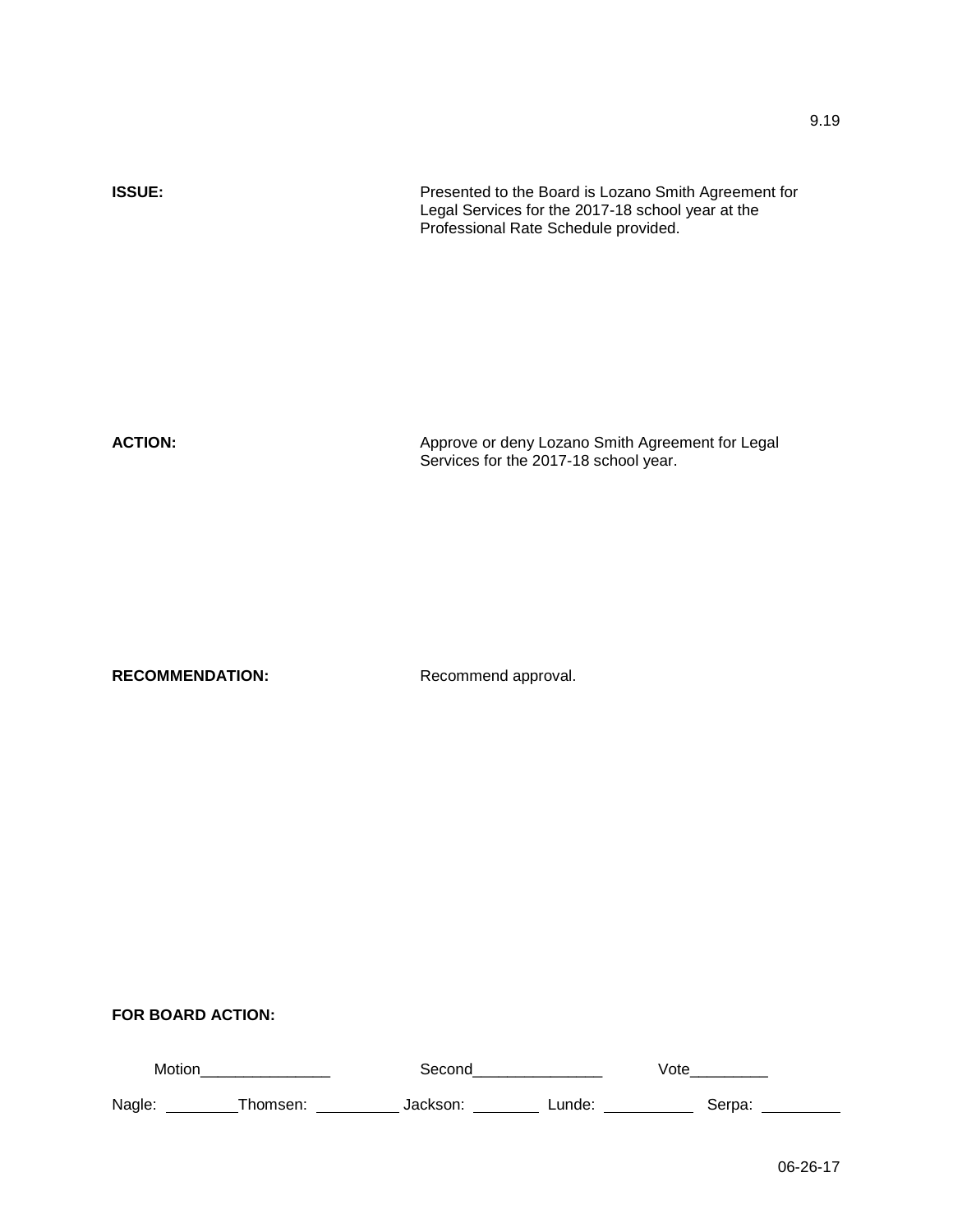**FOR BOARD ACTION:**

| Motio  |           |             | υιc     |  |
|--------|-----------|-------------|---------|--|
| Nagle: | . nor $r$ | unde:<br>-- | ™ i Dα. |  |

06-26-17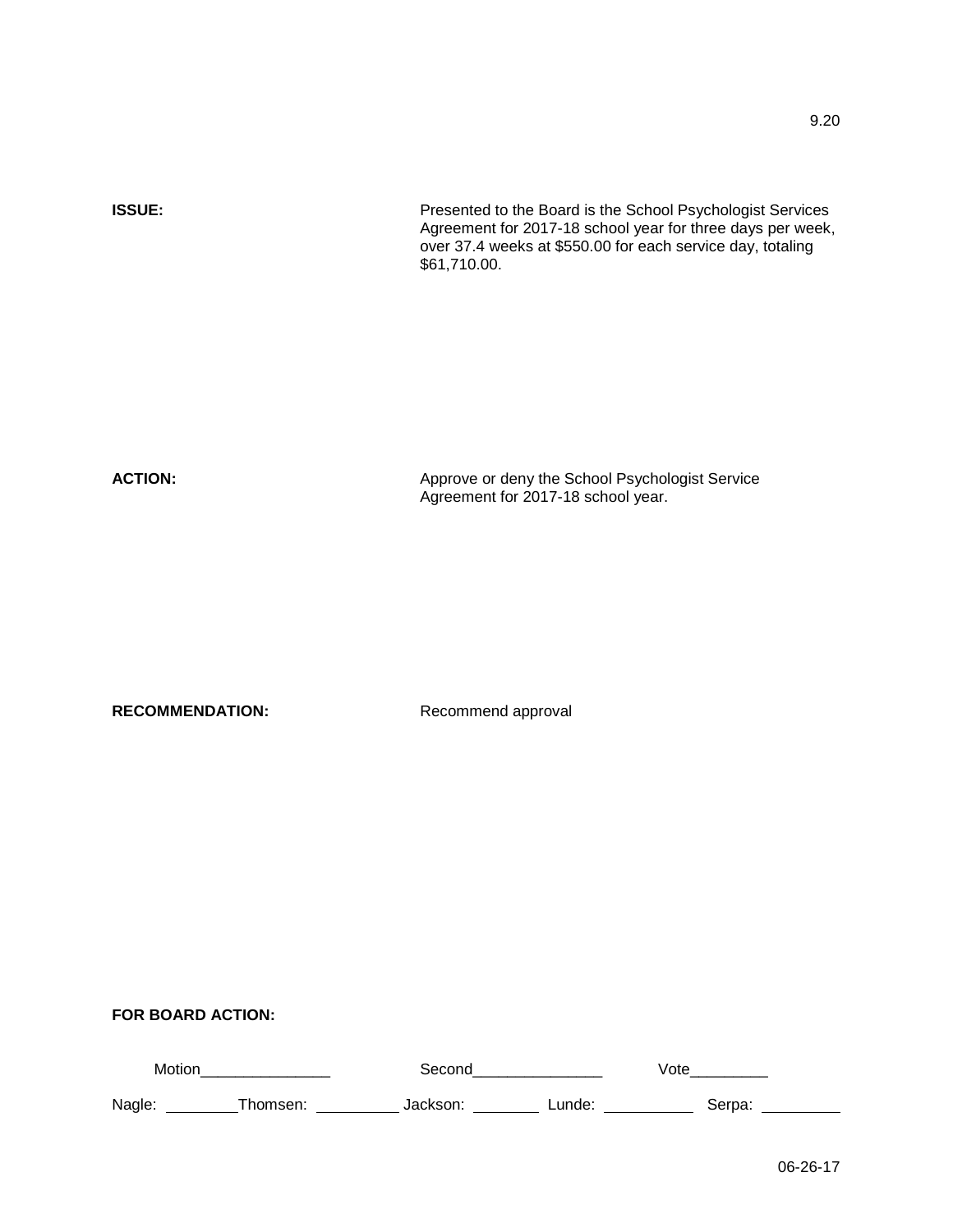| <b>ISSUE:</b>  | Presented for Board approval is the 2017-18 Staff Handbook<br>for the Kingsburg Joint Union High School District. |  |  |
|----------------|-------------------------------------------------------------------------------------------------------------------|--|--|
|                |                                                                                                                   |  |  |
|                |                                                                                                                   |  |  |
| <b>ACTION:</b> | Approve or deny the 2017-18 Staff Handbook for the<br>Kingsburg Joint Union High School District.                 |  |  |

| Motior |       |       |             |
|--------|-------|-------|-------------|
| Nagle: | mean. | unde. | <b>Arns</b> |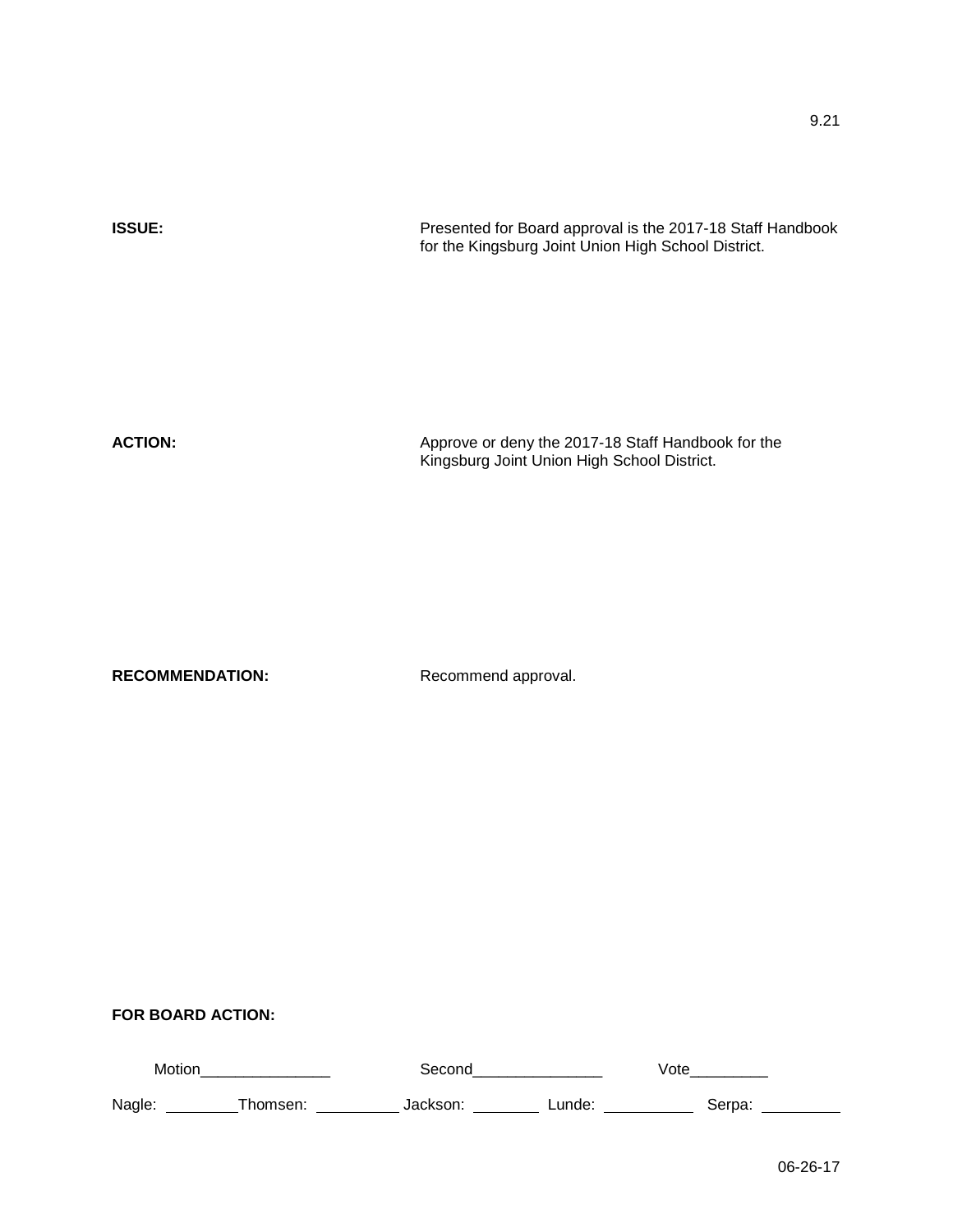| <b>ISSUE:</b>             | Presented to the Board is permission to proceed with<br>procurement through PEPPM with Global CTI for Emergency<br>Notification System. |  |  |
|---------------------------|-----------------------------------------------------------------------------------------------------------------------------------------|--|--|
| <b>ACTION:</b>            | Approve or deny permission to proceed with procurement<br>through PEPPM with Global CTI for Emergency Notification<br>System.           |  |  |
| <b>RECOMMENDATION:</b>    | Recommended approval.                                                                                                                   |  |  |
| FOR BOARD ACTION:         |                                                                                                                                         |  |  |
| Motion___________________ | Second_________________<br>Vote                                                                                                         |  |  |
|                           | Nagle: __________Thomsen: ______________Jackson: ____________Lunde: ______________ Serpa: __________<br>06-26-17                        |  |  |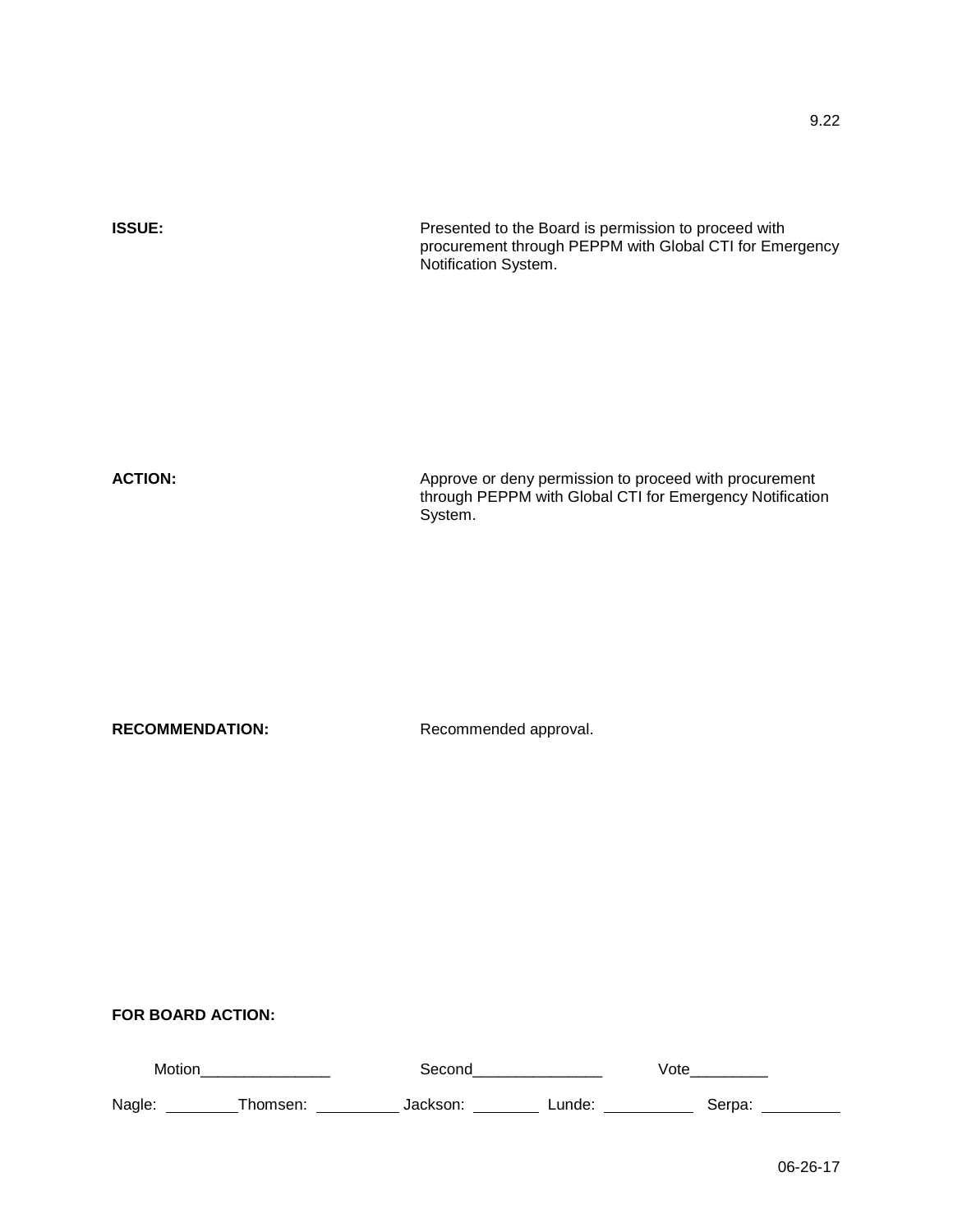| <b>ISSUE:</b>  | Presented for Board approval is the Kingsburg Joint Union<br>High School District 2017-18 LCAP. |
|----------------|-------------------------------------------------------------------------------------------------|
|                |                                                                                                 |
|                |                                                                                                 |
| <b>ACTION:</b> | Approve or deny the Kingsburg Joint Union High School<br>2017-19 LCAP                           |
|                |                                                                                                 |

## **FOR BOARD ACTION:**

| Motion |          | Second   |        | ∨ote   |                |
|--------|----------|----------|--------|--------|----------------|
| Nagle: | Thomsen: | Jackson: | Lunde: | Serpa: |                |
|        |          |          |        |        | $OC$ $OC$ $17$ |

9.23